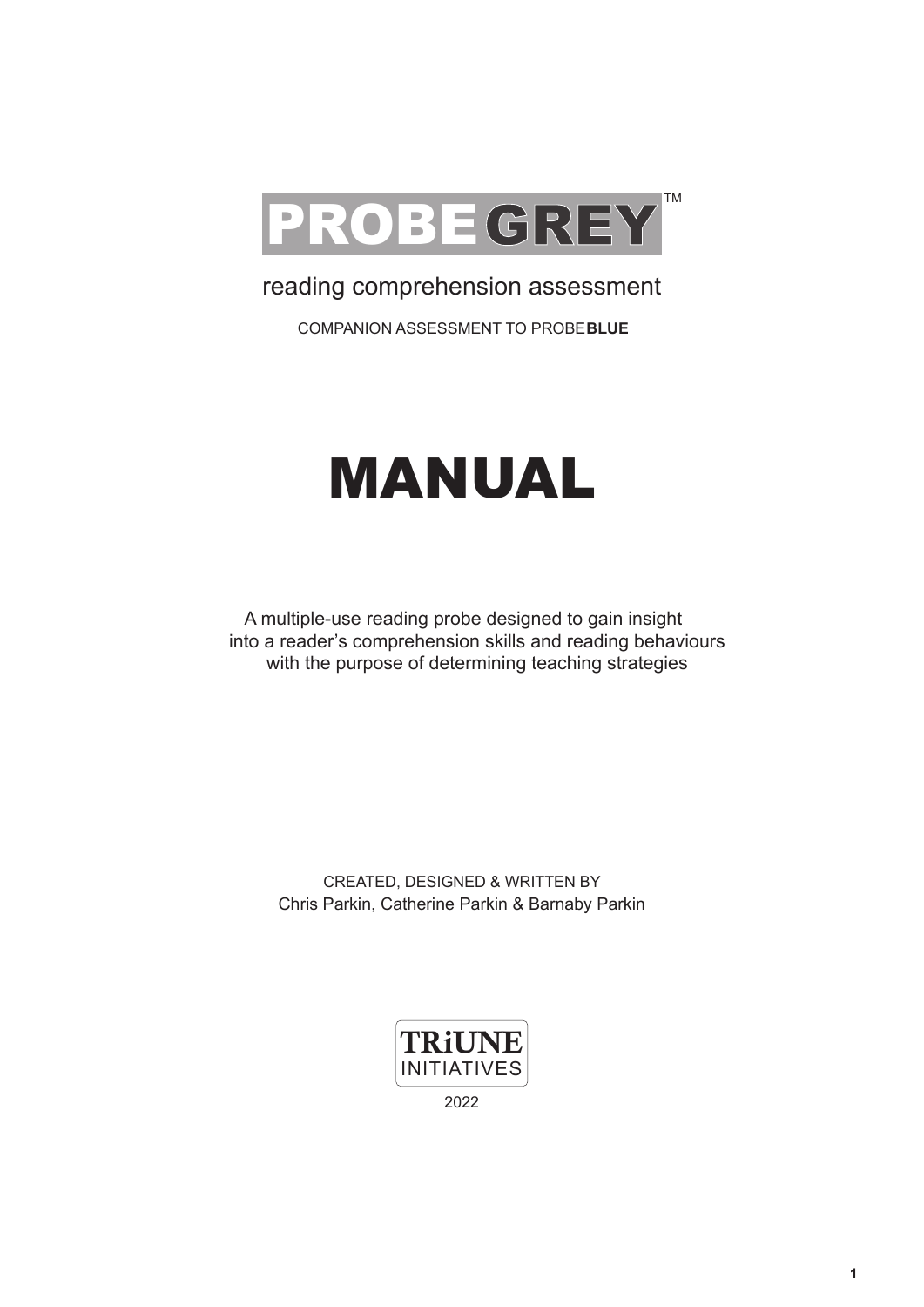PROBE **GREY** Reading Comprehension Assessment™ **Manual** Chris Parkin, Catherine Parkin & Barnaby Parkin © Triune Initiatives 2022

COMPANION TO PROBE**BLUE**

Triune Initiatives Ltd **Wellington** New Zealand email: office@triune.nz website: comprehenz.com All rights reserved

ISBN PROBE **GREY** Reading Comprehension **Assessment Kit** 978-0-473-61752-3 *Contents: Book One Manual, Book Two Students Text*

No part of this publication may be reproduced, stored in a retrieval system, or transmitted in any form by any means: electronic, mechanical, photocopying, recording or otherwise.

Printed in New Zealand by Valley Print 2022

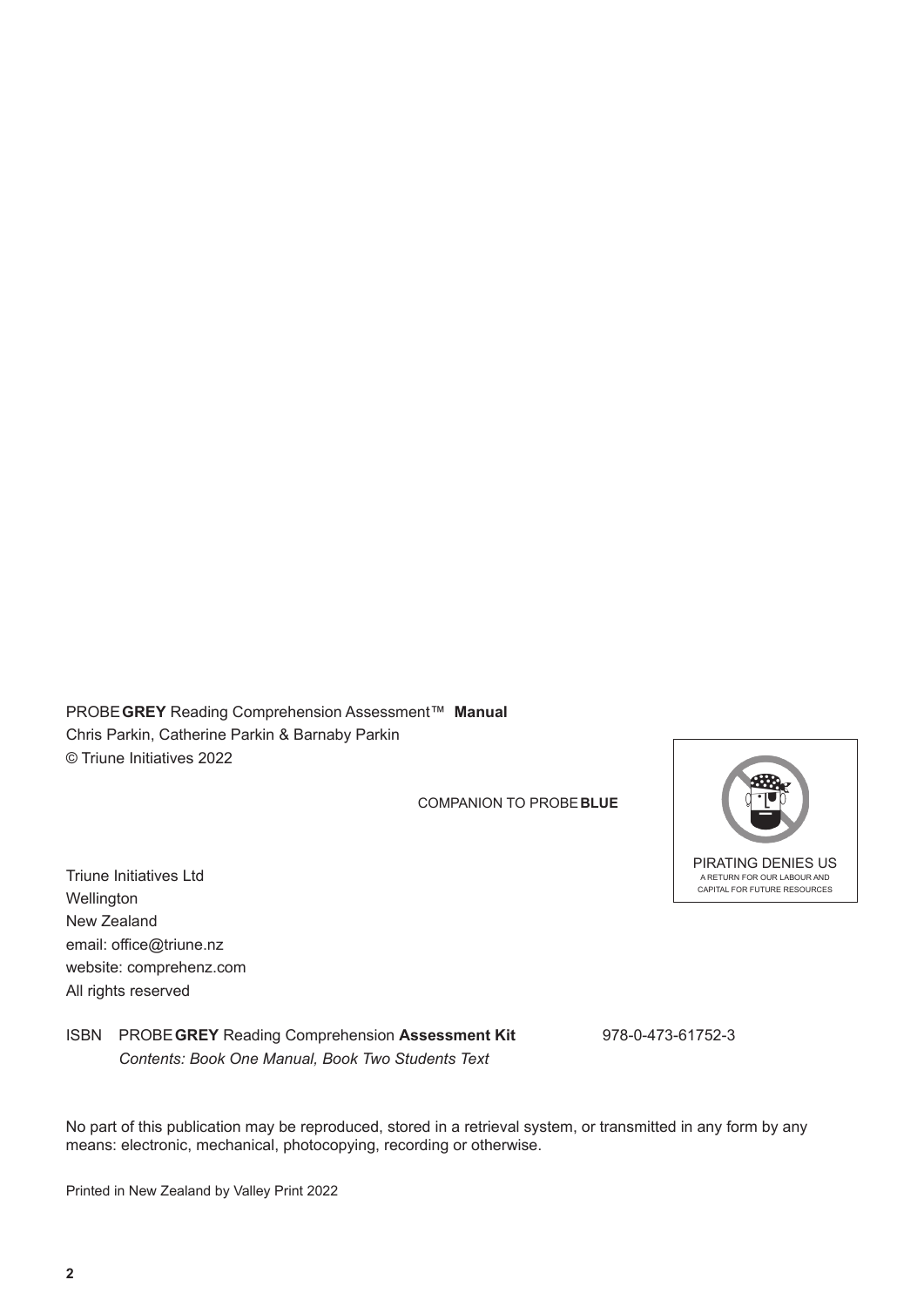| Introduction<br>About the texts<br>Components, Copyright, Purchasing                                                                                                                                                                                                                                         | page 4<br>page 5<br>page 6                                                                                             |
|--------------------------------------------------------------------------------------------------------------------------------------------------------------------------------------------------------------------------------------------------------------------------------------------------------------|------------------------------------------------------------------------------------------------------------------------|
| <b>PART ONE: GUIDE</b>                                                                                                                                                                                                                                                                                       | page 7-30                                                                                                              |
| <b>EFFECTIVE USE</b>                                                                                                                                                                                                                                                                                         | page 8-21                                                                                                              |
| Basic outline and quick guide<br>Determining where to start and end<br>Considerations<br>Recording comprehension<br>Bracketing (a time saver)<br>Three options<br>Option 1: Procedure<br>Option 1: Oral Reading Observation<br>Option 1: Oral Reading Analysis<br>Option 2: Procedure<br>Option 3: Procedure | page 8<br>page 9<br>page 10-13<br>page 14<br>page 15<br>page 16<br>page 17<br>page 18<br>page 19<br>page 20<br>page 21 |
| <b>PROBE TAXONOMY</b>                                                                                                                                                                                                                                                                                        | page 22-30                                                                                                             |
| <b>Question types</b><br>The literal question<br>The reorganisation question<br>The inference question<br>The vocabulary question<br>The evaluation question<br>The reaction question                                                                                                                        | page 22-23<br>page 24<br>page 25<br>page 26<br>page 27<br>page 28<br>page 29                                           |
| <b>POST ASSESSMENT</b>                                                                                                                                                                                                                                                                                       | page 30                                                                                                                |
| <b>Towards Greater Understanding</b>                                                                                                                                                                                                                                                                         | page 30                                                                                                                |
| <b>PART TWO: DETERMINER</b>                                                                                                                                                                                                                                                                                  | page 31-36                                                                                                             |
| <b>Purpose and Design</b><br>Procedure and Interpretation<br><b>Examples</b>                                                                                                                                                                                                                                 | page 32<br>page 33<br>page 34-36                                                                                       |
| <b>PART THREE: ANSWERS</b>                                                                                                                                                                                                                                                                                   | page 37-81                                                                                                             |
| <b>Features</b><br><b>Quick Reference</b><br>Answer pages                                                                                                                                                                                                                                                    | page 38-40<br>page 41<br>page 42-81                                                                                    |
| <b>PART FOUR: COPYMASTERS</b>                                                                                                                                                                                                                                                                                | page 83-126                                                                                                            |
| <b>Recording Sheet features</b><br>Organisation of Texts<br><b>Recording Sheet copymasters</b><br>Determiner Quick Guide<br>Determiner Recording Sheet copymaster<br><b>Student Reading Record copymaster</b>                                                                                                | page 84<br>page 85<br>page 86-125<br>page 126<br>page 127<br>page 128                                                  |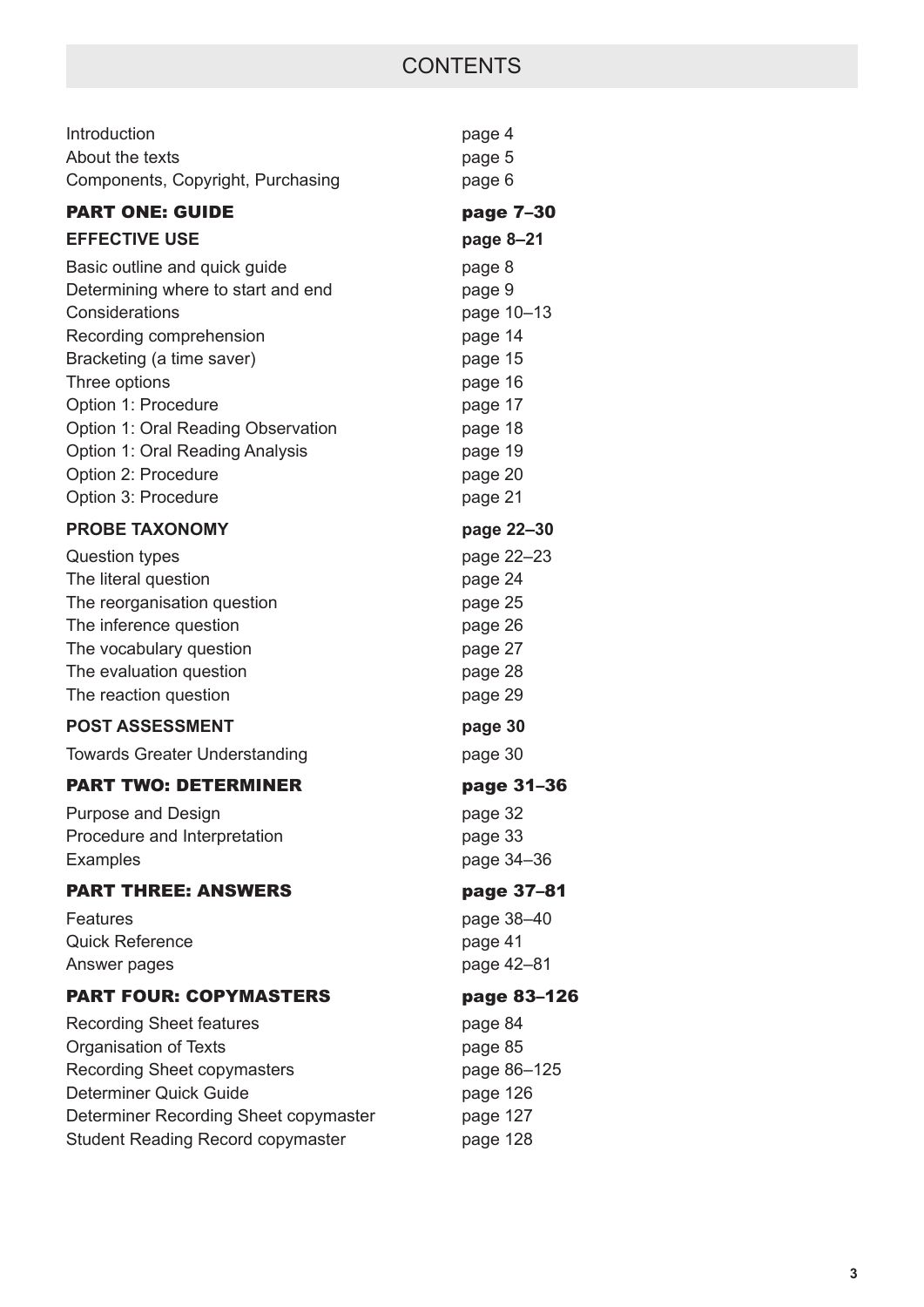'Students should be encouraged to read carefully, to use the evidence, and draw legitimate conclusions. Studying a writer's work in this way makes demands on your intelligence and your concentration, whereas guessing the point he [sic] is making, without regard to logic or to the clues he has dropped, is as easy as it is unrewarding.' Young & Gardner, *Intelligent Reading*, Longmans Green & Co., London, 1964

There is no point in reading if you don't understand what you are reading about. Knowing how to read every word in a text does not necessarily mean the reader understands them all.

While reading often and widely is a major contributor to success, for many young people the ability to comprehend at a high level doesn't just happen naturally – it needs to be taught. And taught not once, not twice, but regularly throughout their schooling.

This involves teaching the skills of close and intelligent reading. These skills must not be overlooked. They must not be dismissed as unimportant, or just too hard to achieve.

To ensure students get the guidance and practice they need, teachers of reading must continue to develop their understanding of the reading process and the skills successful readers require.

Teachers must use close and intelligent observations of their students to help determine existing skills and the achievements their students make.

### A CONTROLLED IN-DEPTH INTERVIEW

PROBE Reading Comprehension Assessment (PROBE) is an assessment resource that can help make these observations. While PROBE assists teachers to determine a student's reading level, the focus of attention should not simply be on a numerical outcome. It is more important to utilise the strengths of this assessment to:

- get a greater understanding as to how students engage with the texts.
- get an insight into whether the mental images they are forming match the intent of the author.
- see if they can reorganise scattered information, pick up complex and simple inferences, work out unknown vocabulary in context and form an opinion directly related to the text.

In effect, PROBE is a controlled in-depth interview that will, if the information gathered is well considered, greatly help teachers to determine specific teaching strategies for their students.

#### PARALLEL ASSESSMENTS

PROBE **GREY** is parallel to its companion PROBE **BLUE**. They have the same design and same method of levelling. While they are each stand-alone resources, having both will provide more choice.

NOTE: The Online PROBE Course is applicable to both comprehension assessment resources.

#### PROBE BLUE

PROBE **BLUE** is the 2020 revised edition of PROBE **2**. It was upgraded, and rebranded to align with its companion assessment PROBE **GREY**. While it has the same stories and questions as PROBE **2**, the Guide and the Answer sections were extensively revised, in particular the taxonomy and the notes that accompany each answer. These revisions strengthen the assessment and helps make analysis more precise. The student texts were reformatted to make it easier for students to search for answers.

#### ABOUT THE CREATORS

PROBE **GREY** has been created, designed and written by Chris Parkin, Catherine Parkin & Barnaby Parkin.

Chris and Catherine both have had extensive and varied teaching experiences – working with primary (elementary), secondary and adult students and teachers in New Zealand and Australia for more than four decades. Their experience in reading assessment and analysis led them to recognise that a high level of reading accuracy did not necessarily correlate with a corresponding depth of understanding.

Barnaby's breadth of knowledge, keen analytical skills and eye for detail has been invaluable in the refinement of this revised work.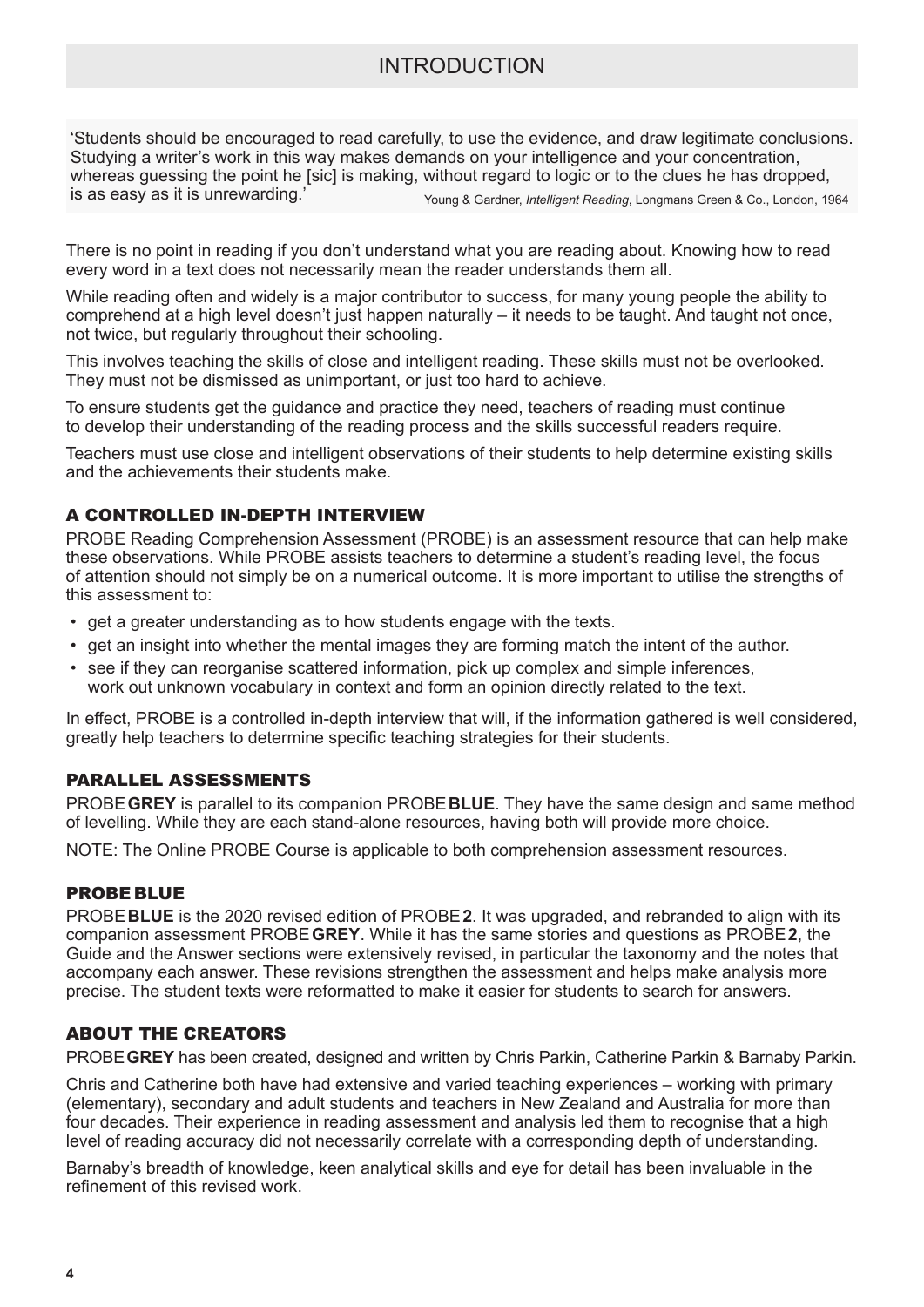# ABOUT THE TEXTS

#### PURPOSE-WRITTEN

Each of the forty texts has been purpose-written. They appear in no other publication. The texts have been controlled to suit the level of difficulty in both content and concept. They have been meticulously worked to accommodate a full range of comprehension questions. This avoids the problems posed by material which has not been specifically written for an assessment or has been taken out of context.

They have been written as complete units, with no reliance on previous or later information.

The texts have been written and organised with a high interest level and include both fiction and non-fiction at each reading age. This reflects the view that the two types of writing are distinct in their internal organisation, use of vocabulary and the demands each makes on the reader.

Omitting one or the other could disadvantage readers or misrepresent real ability.

Some students are more comfortable, for example, with the objectivity and sequential presentation of factual information contained in non-fiction texts. Others cope more readily with the subjectivity, varied use of vocabulary and less predictable structure of fiction.

#### CONTENT

Poetry, technical, and instructional writing have been intentionally omitted as research suggests that the specialised vocabulary makes the noun frequency method unreliable in these genres.

Fictional texts are devoid of fantasy. The themes, settings and characters of the stories have been carefully considered to ensure they appear plausible to most readers.

In selecting topics for non-fiction texts every effort has been made to ensure factual accuracy. Numerous sources have been consulted and facts have been cross-referenced. Topics involving debatable or controversial information have been avoided.

The overlapping of consecutive texts allows for a wider choice of material in a small range.

#### LANGUAGE FEATURES

To reduce bias and enable the assessor to more accurately evaluate the reader's ability to draw on the information contained in the texts, they are, as much as possible:

1. written in Standard International English 2. culturally and geographically non-specific.

As this is an assessment of a reader's ability to decode and comprehend text, there are:

1. no pictures 2. limited title clues.

#### READING LEVELS

The reading age of the texts has been largely determined using the Elley Noun Frequency Method (Elley, W.B. and Croft, A.C., – NZCER, revised edition 1989), with some cross-checking using the Fry Readability Formula (Modified) for higher level texts.

For texts with fewer than 25 nouns, in which the Noun Frequency Method is acknowledged to be unreliable, Holdaway's Sight Words and Progression of Word Recognition Skills (Holdaway, D., Ashton Scholastic, 1972), and Bedrock Sight Words have been used.

In addition to these readability tools, the creators have used their collective experience to determine the linguistic and conceptual complexity of each text.

#### ACKNOWLEDGEMENTS

The forty original stories in PROBE GREY were written by Catherine Parkin.

The need for this resource to have a variety of stories, written in such a way that they are compact, cover twenty reading levels, meet the needs of six question types and could be used with students both young and old from around the world is a credit to Catherine's skill as a precision writer.

Triune Initiatives thanks all the volunteers, young and old, who obligingly took part in trialling the texts and the questions, thereby helping to fine-tune this work.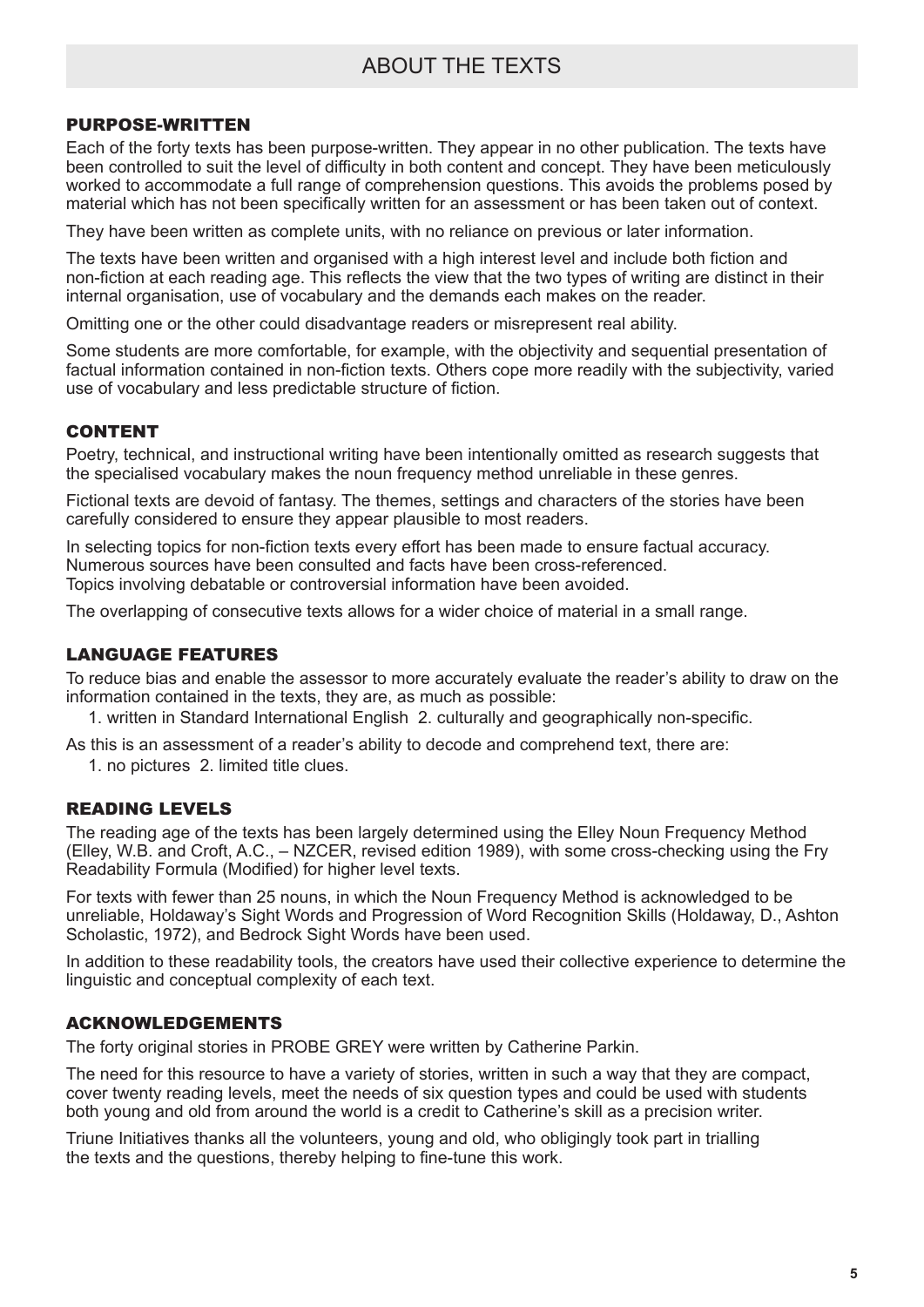# COMPONENTS, COPYRIGHT & PURCHASING



## BOOK ONE: MANUAL

Contents:

**Part 1: Guide** purpose, procedure, options and taxonomy **Part 2: Determiner** pre-test – purpose and procedure **Part 3: Answers** includes notes and key words **Part 4: Copymasters** Recording Sheets



### BOOK TWO: STUDENT TEXTS

Contents: PROBE **GREY** Determiner word lists 40 stories and questions (fiction & non-fiction) Students read stories from this book only Replacements are available

#### COPYRIGHT

#### **WHAT YOU CAN AND CANNOT COPY**

Triune Initiatives is the sole copyright owner of PROBE **GREY** Reading Comprehension Assessment.

- It is protected by the international law of copyright.
- Only Part 4: Copymasters can be copied (subject to the conditions below)
- The Guide, Determiner, Answer Section or Student Texts MUST NOT BE COPIED.

### **CONDITIONS FOR LEGAL USE OF COPYMASTERS**

- It is a copyright infringment to upload copymasters to an electronic storage system (e.g. a server).
- It is permissible to upload **completed** Record Sheets to a database.
- Copies can only be made (directly) from Part 4: Copymasters in a legally purchased PROBE manual.
- Copies of copies are NOT permissible.

### **NO CHANGES PERMITTED**

THIS WORK MUST NOT: 1. be reformatted. 2. have texts or questions altered. 3. have illustrations added.

### PURCHASING KITS & COMPONENTS

#### PROBE **GREY Reading Comprehension Assessment – full kit**

Two book kit: 1. Manual (includes copymasters) 2. Student Texts

### PROBE **GREY Reading Comprehension Assessment – Supplementary kit**

Two book kit: 1. Guide & Answers (no copymasters) 2. Student Texts

- Same stories and questions as in the full kit.
- Supplementary kits are only sold to schools for use on the one site (campus).
- Each campus must have at least one full kit to access copymasters.
- Specialists, private educators & teachers who work in more than one school require a full kit.

#### **Additional Student Texts** are not available.

**Replacement components** can be purchased. Proof of original purchase may be requested.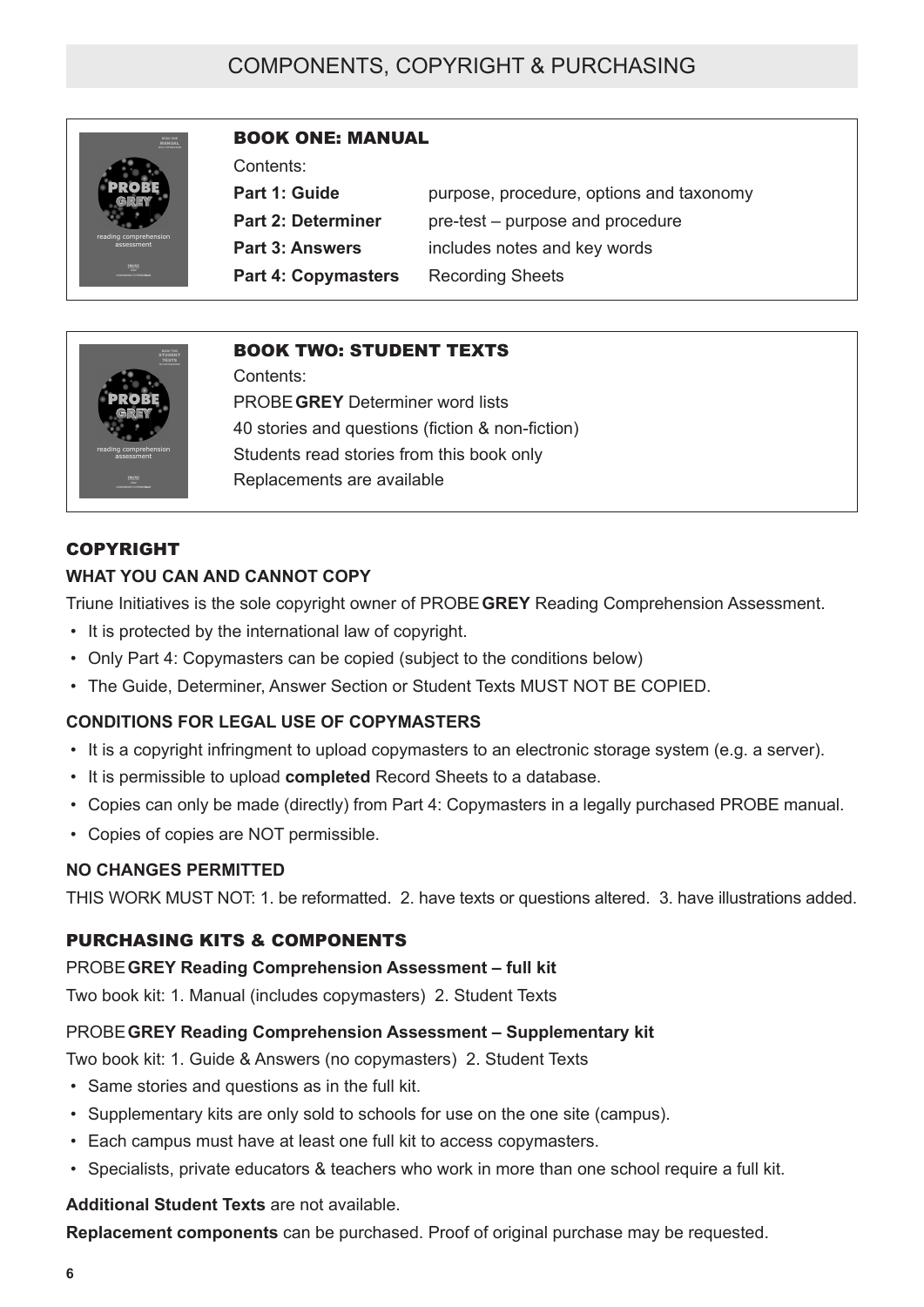

# reading comprehension assessment

# PART ONE GUIDE

| Polonius: | What do you read, my lord?   |
|-----------|------------------------------|
| Hamlet:   | Words, words, words.         |
| Polonius: | What is the matter, my lord? |

W. Shakespeare, *The Tragedy of Hamlet, Prince of Denmark*



It is an infringement of international copyright law.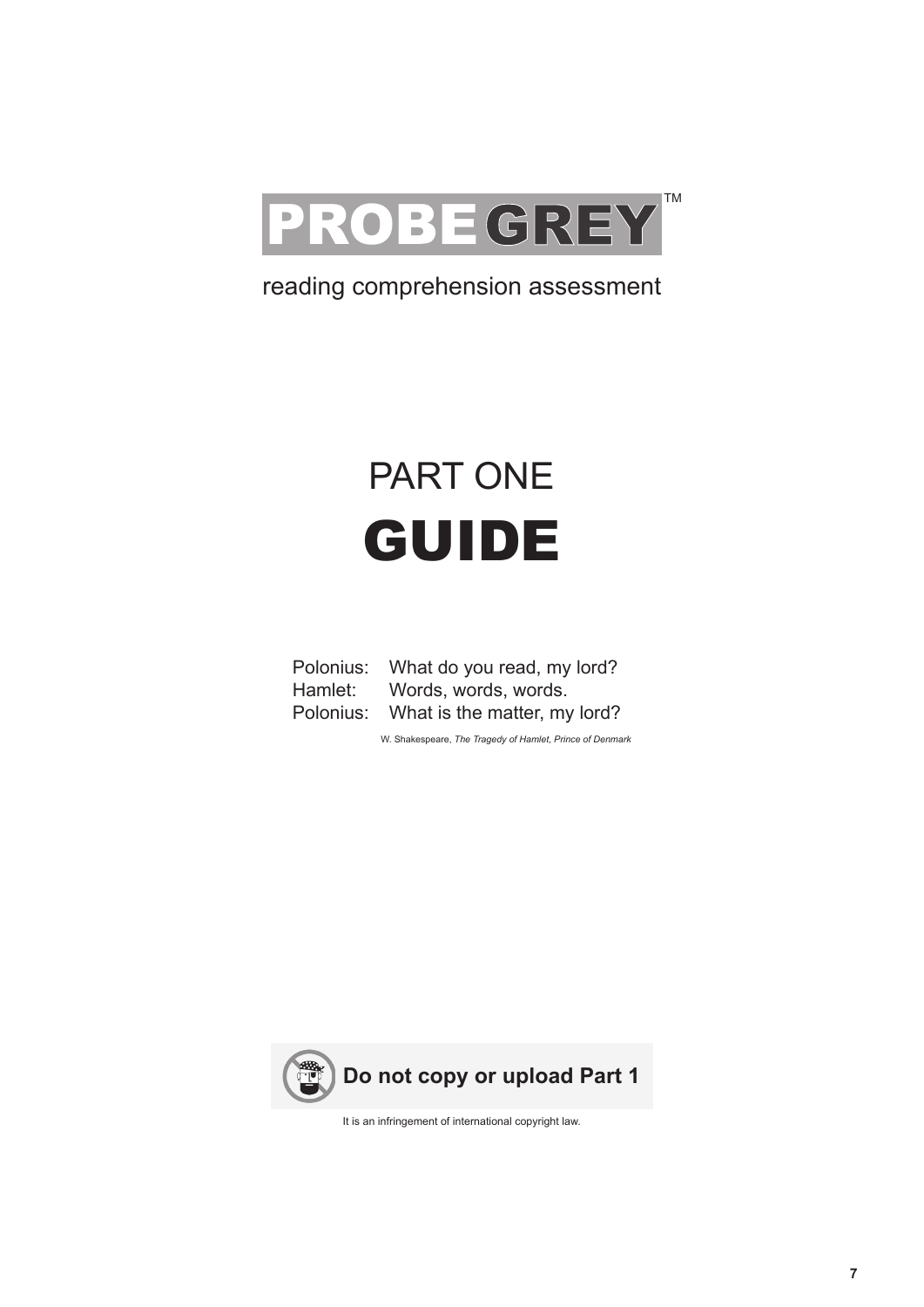To ensure the effectiveness of this assessment, assessors should be familiar with the texts being used and the structure and methodology of the procedure.

#### THE PURPOSE OF PROBE

PROBE is designed to help identify instructional need and monitor individual progress. It can be used as part of formal reporting.

#### WHO CAN ADMINISTER PROBE

• General classroom teachers to education specialists.

#### HOW PROBE SHOULD BE ADMINISTERED

• The assessment is designed to be used with individual students only.

### WHO CAN BE ASSESSED WITH PROBE

- 7-year-olds to adults wherever English is being read.
- Those below 7 years who decode well.
- Students learning to read English as a second language.

### FAMILIARISE YOURSELF WITH THIS ASSESSMENT

- Read the Guide.
- Read the stories.
- Read the questions.
- Read the answers.
- Read the notes and keywords.

A comprehensive **online PROBE course** is available.

#### QUICK GUIDE TO USING THIS ASSESSMENT

- Have the Manual and Student Texts book at hand (not copies).
- From Part 4: Copymasters, print copies of all the sets you are likely to use.
- Organise the student, advising them how the assessment will proceed.
- Establish the starting point.
- Decide which Option is going to be used.
- Select the appropriate text(s) to be used.
- Have the relevant Recording Sheet ready.
- Have the Manual open at the corresponding answer page.
- Begin the assessment. More than one text will be required.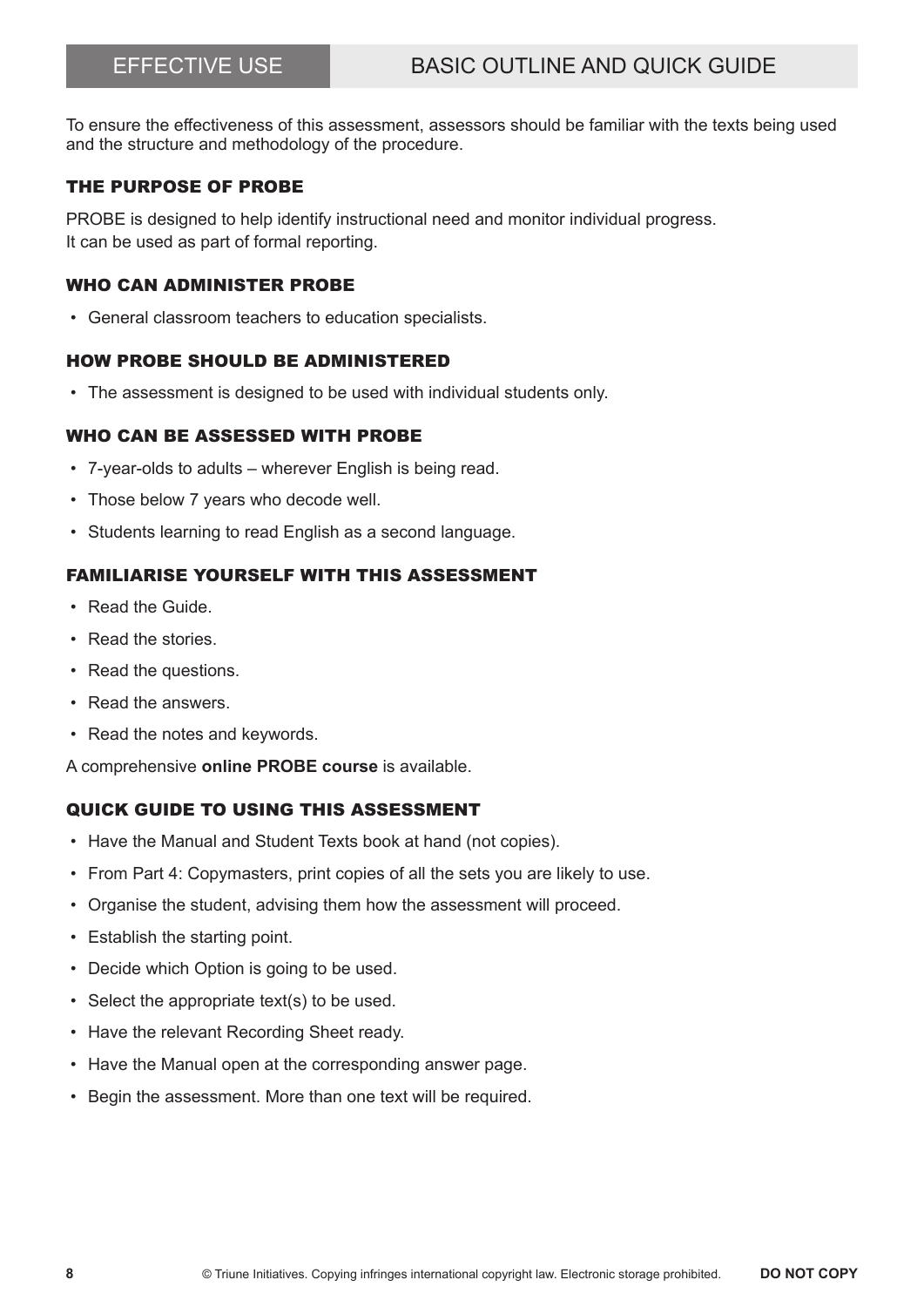# TAXONOMY QUESTION TYPES

#### **SPECIFIC TO PROBE**

There is considerably more to reading than surface meaning. For students to become more insightful and analytical in their reading, they need to be able to 'read between and beyond the lines'.

As students progress through the school system, increasingly the expectation is that they can reorganise information, comprehend the underlying inferences, infer the meaning of unfamiliar or unknown words from context, evaluate the text by extending beyond what is given, and react to what has been read.

The purpose of creating the PROBE question taxonomy is to demonstrate the relationship between the questions, and their progressive nature.

This taxonomy has not been developed from or matched to any other educational taxonomies, e.g. *Taxonomy of Educational Objectives*, Bloom, B. S., et al.



### LITERAL (LI)

DEFINITION: Finding information that is given directly in the text.

FEATURES: Answers are found in a single sentence.

IMPORTANCE: Fundamental to all other question types.

NUMBER OF QUESTIONS: One per text in SETS 1–20.

### REORGANISATION (RO)

DEFINITION: Reconstructing two or more literal pieces of information contained in the text.

FEATURES: Pieces can be within two adjacent sentences or scattered throughout the text. Reorganisation could be regarded as **complex literal**.

The knowledge and skills of this type:

- **generally** require those of the literal question and, at times, simple inference and/or vocabulary.
- **specifically** require those for joining or grouping relevant information.

IMPORTANCE: Required for both fiction and non-fiction reading. It is necessary for reading timetables, menus, guides and manuals, and doing internet searches. It is a vital sub-skill of inference, vocabulary, evaluation & reaction.

NUMBER OF QUESTIONS: One per text in SETS 1–4. Two per text in SETS 5–20.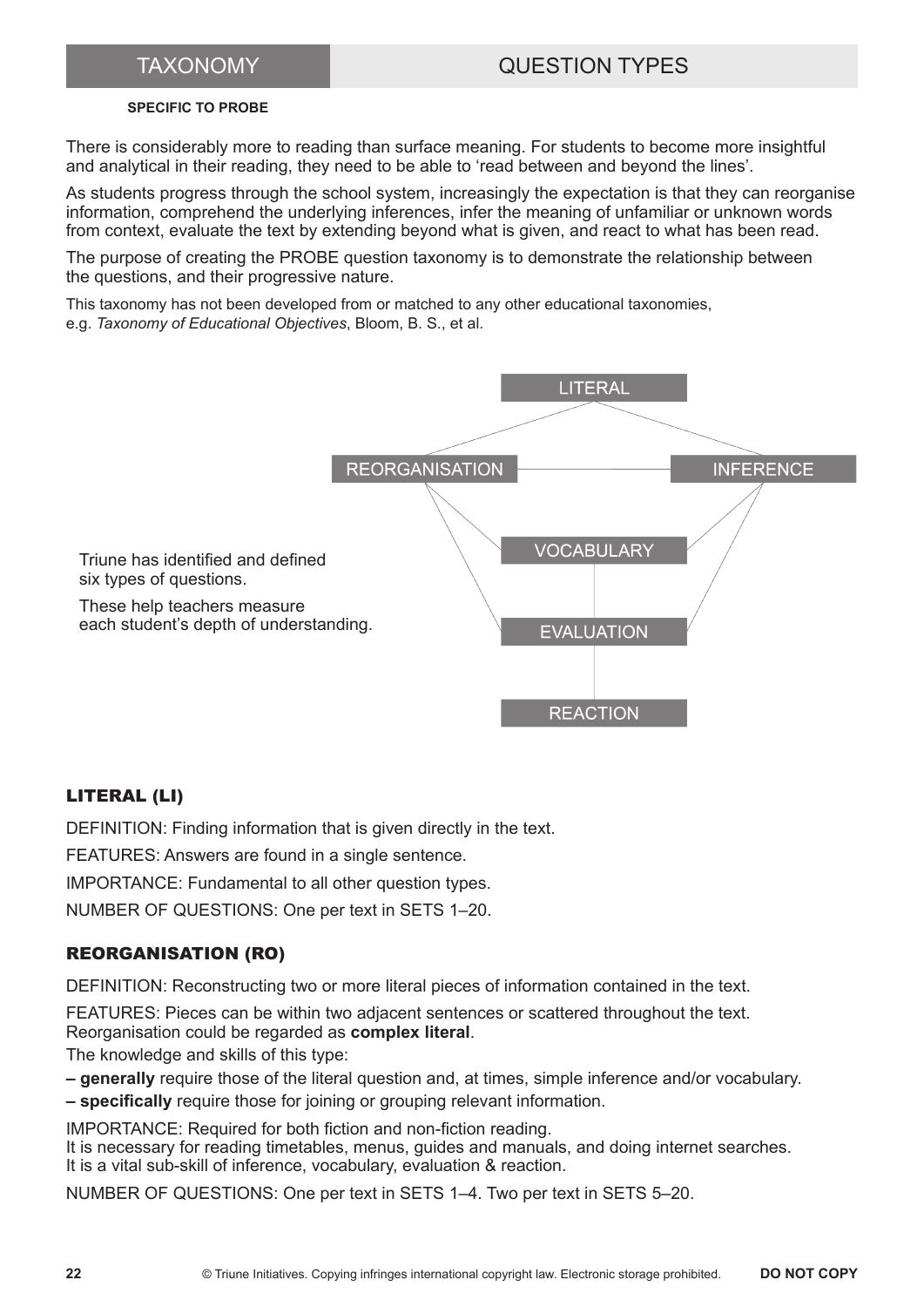# PROBE TAXONOMY THE REORGANISATION QUESTION (RO)

**SPECIFIC TO PROBE** Reconstructing two or more literal pieces of information contained in the text

### KNOWLEDGE AND SKILLS REQUIRED

- OTHER QUESTION TYPES: Literal.
- THE PLURAL FORM: Indicates that the answer is to be either a list or a total.
- CONNECTORS: Transitional words/phrases that join information within two or more sentences.
- USE OF CONVENTIONS: e.g. the asterisk, the dash, italics and quotation marks.
- REFERENTS: Words that refer to (replace) parent words or phrases across two or more sentences.

Reorganisation types:

- 1: **Joined** merging of interrelated elements found within two or more sentences. Two types: Joined, Joined with referent.
- 2: **Grouped** merging, comparing, listing or counting (totalling) key elements. Four types: Grouped, Grouped with referent, Grouped with elimination, Grouped with calculation.

### MODEL TEXT

Alex was struggling to write a thank-you card to send to his Aunty May. This was because he had broken his arm last week. He said to his mother that he would phone his aunt. She said a card would be better, as May was hard of hearing.

His aunt knew he was keen to go fishing and had sent him a high-quality rod and reel for his birthday. He wanted to thank her for this gift, as well as the tackle box and the book *Fishing For Beginners*, that his friend had told him was the best.

#### MODEL QUESTION

#### **QUESTION:**

What gifts did his aunt send to Alex?

#### **ANSWER:**

1. (Fishing) Rod and reel 2. Tackle box 3. The book *Fishing For Beginners*

#### **NOTE:**

LIST OF 3 GIFTS – ALL REQUIRED IF NOT ENOUGH, you can ask: "Can you tell me more?" NO ½ mark. GROUPED with referent. Gathered from three sentences (1, 5, 6) REFERENT: *'his, him, he'* refer to Alex ♦ *'her'* refers to *'his aunt'* ♦ *'this gift'* refers to the *'rod and reel'*

#### **KEYS:**

Alex / His aunt / had sent him a high-quality rod and reel / He wanted to thank her for this gift, as well as the tackle box and the book *Fishing For Beginners*

QUESTION FORM: The interrogative *'What'* is asking for a thing.

MATCHED WORDS: *Alex...gifts* (question) *gift* (text)*...his aunt...send* (question) *sent\** (text) \*past tense Number of matched words: 5. Location: 1st, 5th & 6th sentence. Order: inverted. *'his Aunt...Alex'* (question) *'Alex...his Aunt'* (text)

PLURAL FORM: gifts (more than one) – asking for a list.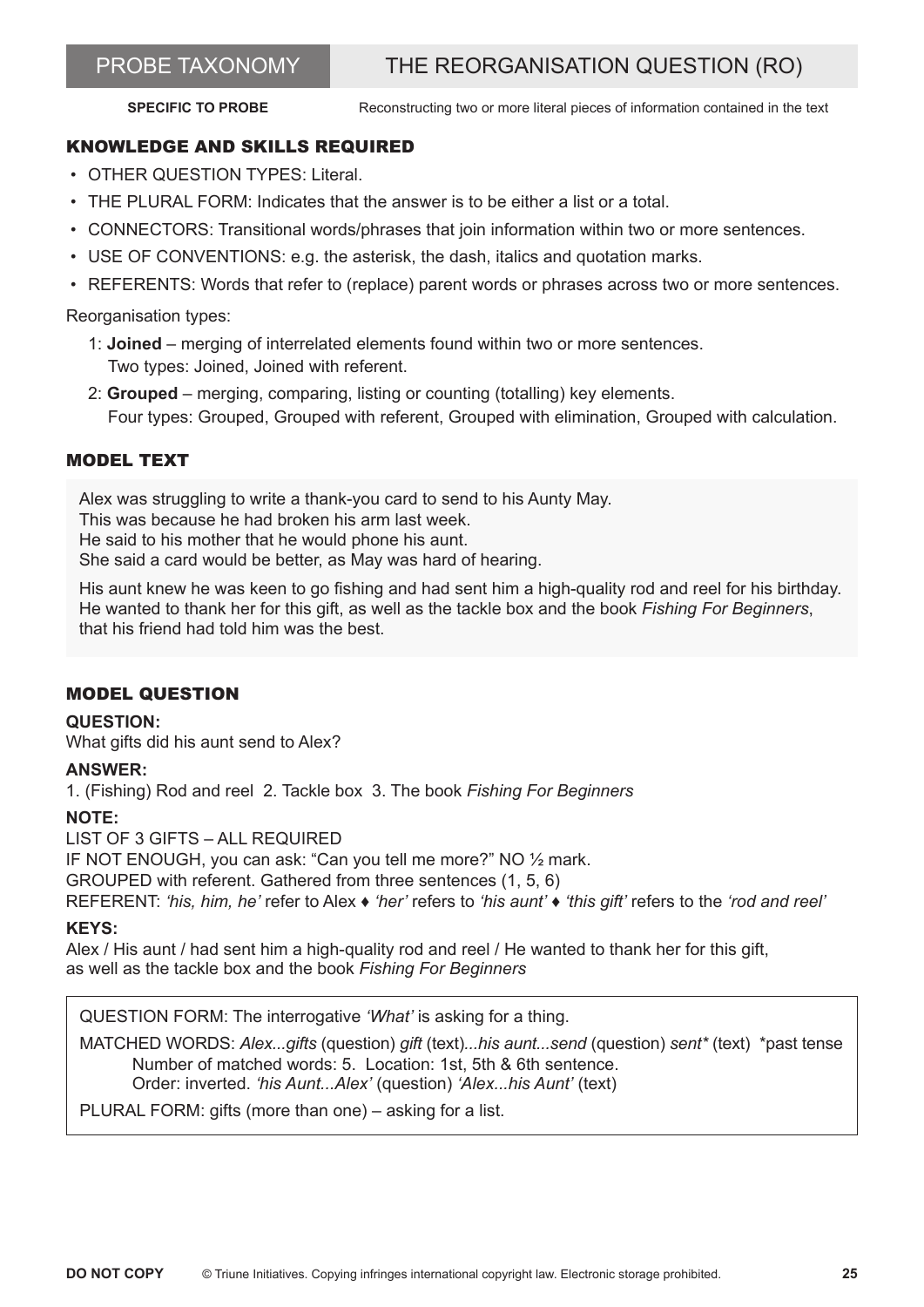

# reading comprehension assessment

# PART THREE ANSWERS

Includes key words and notes to help with both marking accuracy and the knowledge and skills required to answer specific questions

| <b>Features</b>                           | pp.38–40 |
|-------------------------------------------|----------|
| <b>Quick Reference</b>                    | p.41     |
| Sets 1–20 fiction and non-fiction answers | pp.42–81 |



It is an infringement of international copyright law.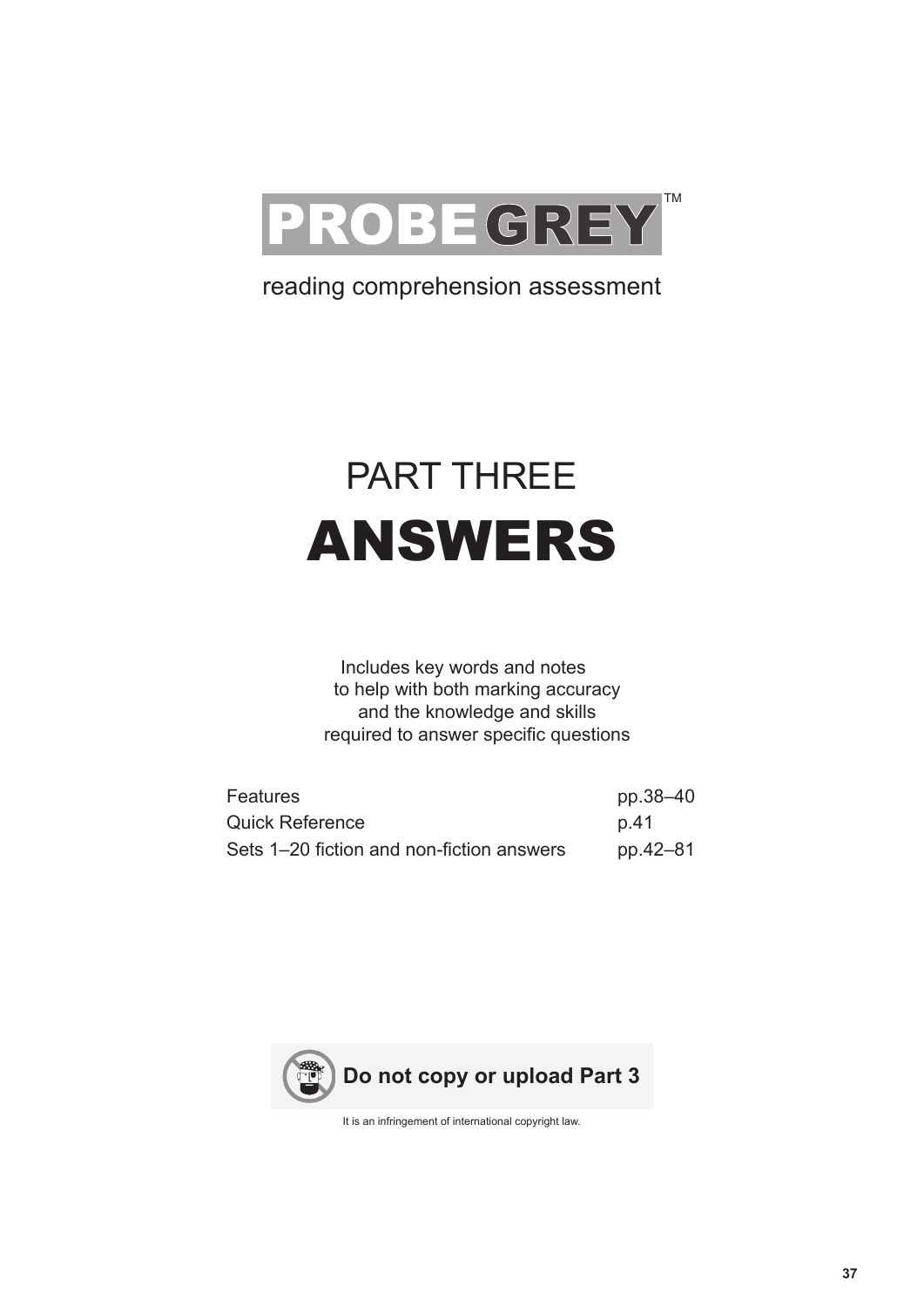This is an assessment of close and intelligent reading.

Assessors must be familiar with Parts 1, 2, 3, and 4 before using this assessment.

If the methodology is changed, the purpose of the assessment will be invalidated.

Incorrect results will be detrimental to the student.

#### AN IMPERATIVE

Always have the Guide open at the relevant answer page, and refer to it when testing to ensure the assessment is not compromised.

#### THE OUTLINES

They are designed to make the writer's intent clear and provide a general idea and some specific features of each story.

DON'T share the outlines with students.

On three occasions the outline has a note about words used in the text that are not in the word count. e.g. NOTE: *Rapa Nui* pronounced Rar-par Noo-ee. You can pronounce this word for the students, but do not give an explanation.

#### THE ANSWERS

#### **Answers must relate to the question and to the text.**

It is not an assessment of prior knowledge or creative thinking.

#### **Each answer a student gives must be compared to the assessment answer.**

Discernment must be used to determine whether the student's answer is correct.

While an exact match does not have to be given, the student's intent must match the PROBE answer. The response cannot be one that is considered 'close enough' or 'almost right'.

PROBE is not designed for half marks. Don't give them.

#### **Answers are presented in three ways.**

- 1. One answer.
	- e.g. **Fly and swim**
- 2. One answer expressed in more than one way. e.g. **On the land ● on the surface** (of the earth)

A bullet point (**●**) separates each variation.

- 3. Two or more answers.
	- e.g. **1. Swim 2. Find food 3. Dive down into**

Each answer is numbered.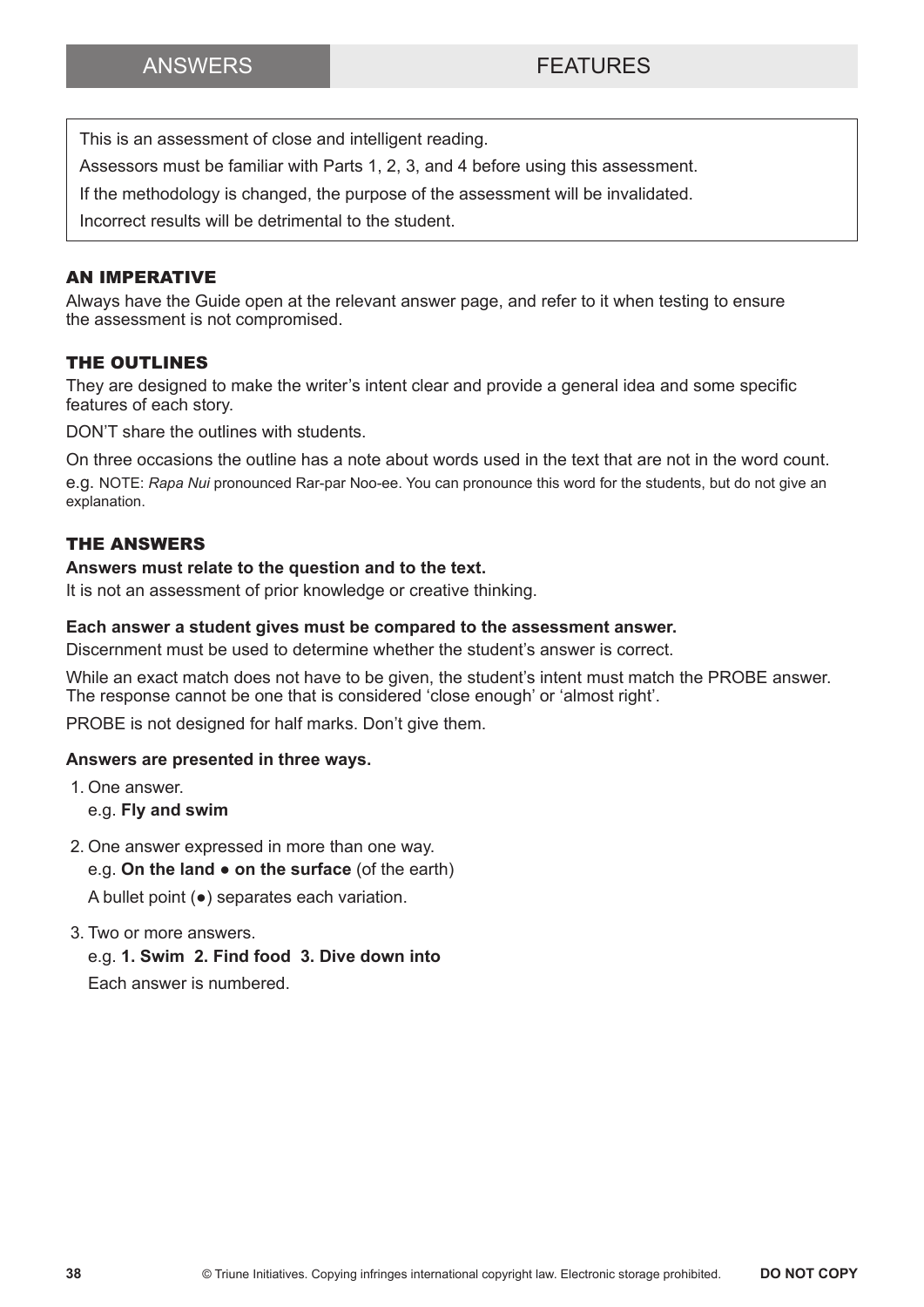## ANSWERS **QUICK REFERENCE**



#### **QUOTATION** (with notes)

When quoting words from a text or question, italics and single quotation marks are used. e.g.*'They'* refers to *'children'*

When quoting a student's response, italics and double quotation marks are used. e.g. *"Enjoying themselves."*

When quoting an assessor's response, double quotation marks are used (no italics).  $\hphantom{1em}$ e.g. "Show me where it says that."

#### **SLASH** (in the keys)

A slash (/) indicates words from text have been omitted, e.g. Finn / he / slid down / his feet touched the bottom

#### **REFERENTS** (in the keys)

Referents in the KEYS are underlined,

e.g. They splashed water at each other. They yelled at the top of their voices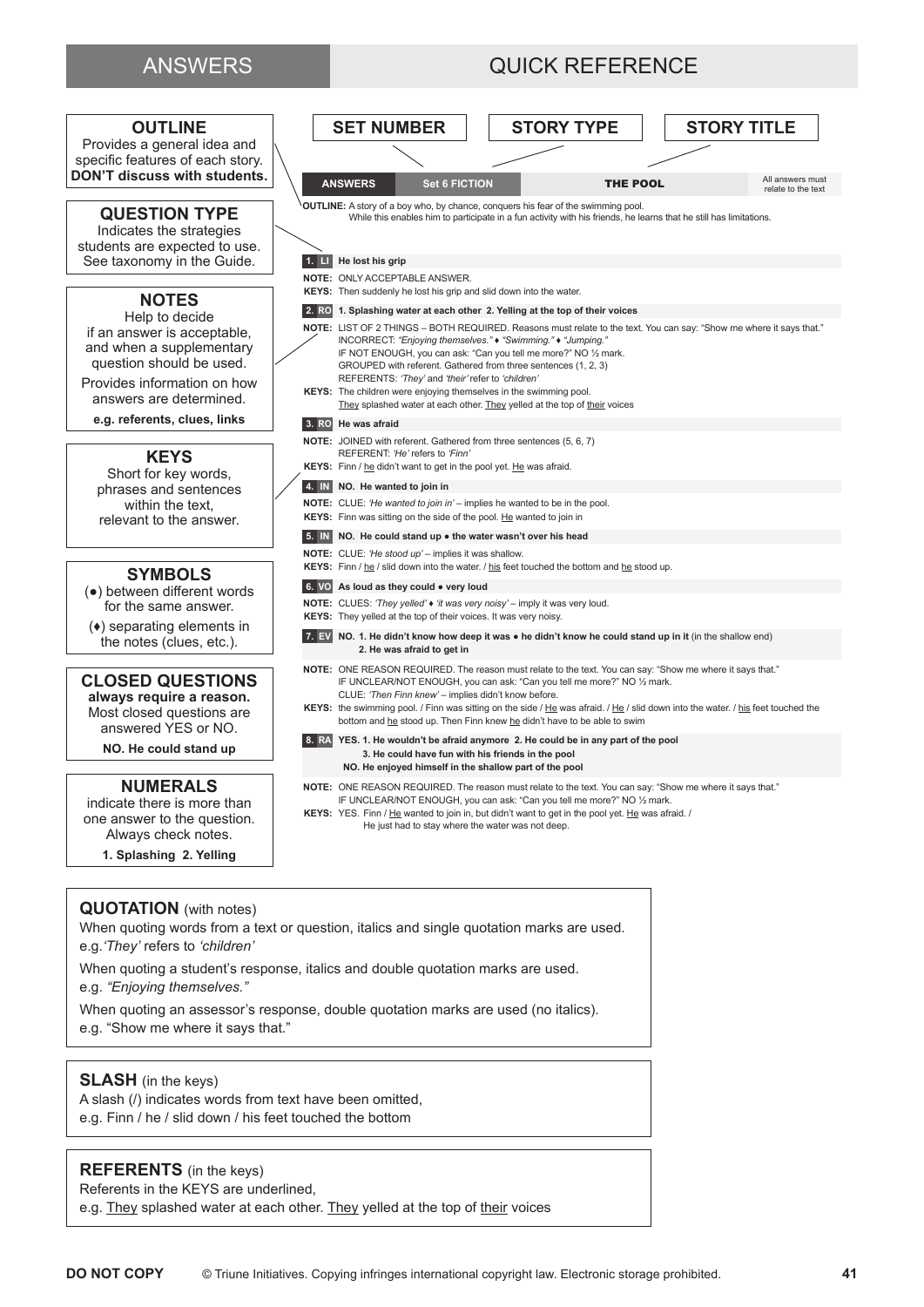#### **ANSWERS Set 6 FICTION** THE POOL

**OUTLINE:** A story of a boy who, by chance, conquers his fear of the swimming pool. While this enables him to participate in a fun activity with his friends, he learns that he still has limitations.

| 1.                         | He lost his grip                                                                                                                                                                                                                                                                                                                                                                                                                                    |
|----------------------------|-----------------------------------------------------------------------------------------------------------------------------------------------------------------------------------------------------------------------------------------------------------------------------------------------------------------------------------------------------------------------------------------------------------------------------------------------------|
|                            | <b>NOTE: ONLY ACCEPTABLE ANSWER.</b>                                                                                                                                                                                                                                                                                                                                                                                                                |
|                            | KEYS: Then suddenly he lost his grip and slid down into the water.                                                                                                                                                                                                                                                                                                                                                                                  |
|                            | 2. RO 1. Splashing water at each other 2. Yelling at the top of their voices                                                                                                                                                                                                                                                                                                                                                                        |
|                            | NOTE: LIST OF 2 THINGS - BOTH REQUIRED. Reasons must relate to the text. You can say: "Show me where it says that."<br>INCORRECT: "Enjoying themselves." • "Swimming." • "Jumping."<br>IF NOT ENOUGH, you can ask: "Can you tell me more?" NO 1/2 mark.<br>GROUPED with referent. Gathered from three sentences (1, 2, 3)<br>REFERENTS: 'They' and 'their' refer to 'children'<br>KEYS: The children were enjoying themselves in the swimming pool. |
|                            | They splashed water at each other. They yelled at the top of their voices                                                                                                                                                                                                                                                                                                                                                                           |
|                            | 3. RO He was afraid                                                                                                                                                                                                                                                                                                                                                                                                                                 |
|                            | <b>NOTE:</b> JOINED with referent. Gathered from three sentences (5, 6, 7)                                                                                                                                                                                                                                                                                                                                                                          |
|                            | REFERENT: 'He' refers to 'Finn'                                                                                                                                                                                                                                                                                                                                                                                                                     |
|                            | KEYS: Finn / he didn't want to get in the pool yet. He was afraid.                                                                                                                                                                                                                                                                                                                                                                                  |
| 4. IN                      | NO. He wanted to join in                                                                                                                                                                                                                                                                                                                                                                                                                            |
|                            | <b>NOTE:</b> CLUE: 'He wanted to join in' – implies he wanted to be in the pool.<br>KEYS: Finn was sitting on the side of the pool. He wanted to join in                                                                                                                                                                                                                                                                                            |
| $5. \parallel N \parallel$ | NO. He could stand up . the water wasn't over his head                                                                                                                                                                                                                                                                                                                                                                                              |
|                            | <b>NOTE:</b> CLUE: 'He stood up' - implies it was shallow.<br>KEYS: Finn / he / slid down into the water. / his feet touched the bottom and he stood up.                                                                                                                                                                                                                                                                                            |
|                            | 6. VO As loud as they could • very loud                                                                                                                                                                                                                                                                                                                                                                                                             |
|                            | NOTE: CLUES: 'They yelled' • 'it was very noisy' - imply it was very loud.<br>KEYS: They yelled at the top of their voices. It was very noisy.                                                                                                                                                                                                                                                                                                      |
|                            | 7. EV NO. 1. He didn't know how deep it was • he didn't know he could stand up in it (in the shallow end)<br>2. He was afraid to get in                                                                                                                                                                                                                                                                                                             |
|                            | NOTE: ONE REASON REQUIRED. The reason must relate to the text. You can say: "Show me where it says that."<br>IF UNCLEAR/NOT ENOUGH, you can ask: "Can you tell me more?" NO 1/2 mark.<br>CLUE: 'Then Finn knew' - implies didn't know before.                                                                                                                                                                                                       |
|                            | KEYS: the swimming pool. / Finn was sitting on the side / He was afraid. / He / slid down into the water. / his feet touched the<br>bottom and he stood up. Then Finn knew he didn't have to be able to swim                                                                                                                                                                                                                                        |
| 8. RAI                     | YES. 1. He wouldn't be afraid anymore 2. He could be in any part of the pool<br>3. He could have fun with his friends in the pool<br>NO. He enjoyed himself in the shallow part of the pool                                                                                                                                                                                                                                                         |
|                            | NOTE: ONE REASON REQUIRED. The reason must relate to the text. You can say: "Show me where it says that."<br>IF UNCLEAR/NOT ENOUGH, you can ask: "Can you tell me more?" NO 1/2 mark.<br>KEYS: YES. Finn / He wanted to join in, but didn't want to get in the pool yet. He was afraid. /                                                                                                                                                           |
|                            | He just had to stay where the water was not deep.                                                                                                                                                                                                                                                                                                                                                                                                   |

NO. Finn / his feet touched the bottom and he stood up. / Finn knew he didn't have to be able to swim to be with his friends in the pool. He just had to stay where the water was not deep.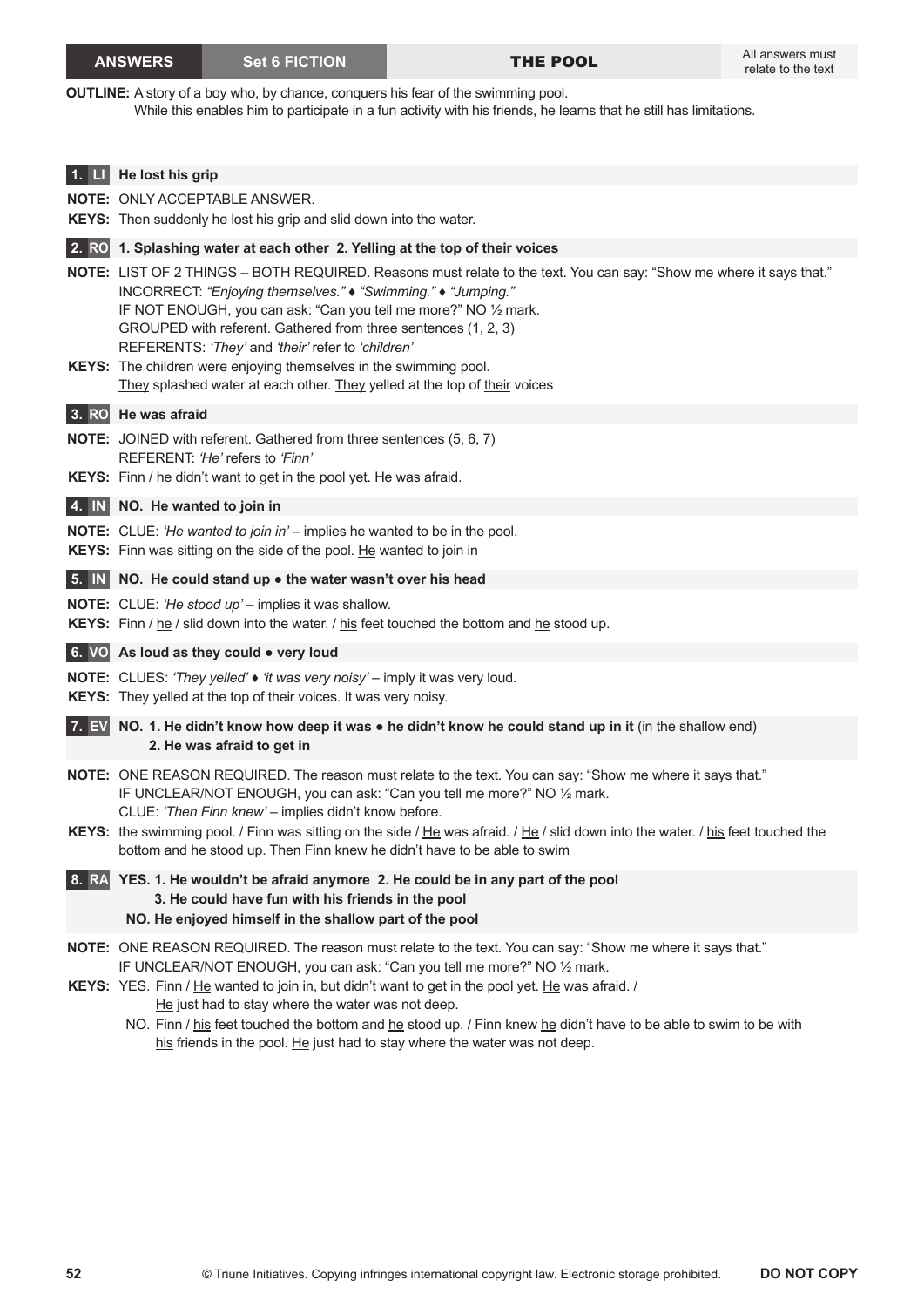#### **ANSWERS** Set 9 NON-FICTION WINDOWS

**OUTLINE:** An informative text about historic advancements in the development of window design.

It covers the reasons for having windows and what materials were used in the making of them at different times.

|              | Openings in the walls                                                                                                                                                                                                                                                                                                                                                                                                                                                                        |
|--------------|----------------------------------------------------------------------------------------------------------------------------------------------------------------------------------------------------------------------------------------------------------------------------------------------------------------------------------------------------------------------------------------------------------------------------------------------------------------------------------------------|
|              | <b>NOTE: ONLY ACCEPTABLE ANSWER.</b>                                                                                                                                                                                                                                                                                                                                                                                                                                                         |
|              | KEYS: Over time, bigger houses were built with openings in the walls.                                                                                                                                                                                                                                                                                                                                                                                                                        |
| <b>2. RO</b> | Materials such as: 1. Animal skins 2. Cloth 3. Paper 4. Timber 5. Cow horn                                                                                                                                                                                                                                                                                                                                                                                                                   |
|              | NOTE: LIST OF 5 THINGS - ALL REQUIRED. Answers must relate to the text. You can say: "Show me where it says that."<br>IF NOT ENOUGH, you can ask: "Can you tell me more?" NO 1/2 mark.<br>GROUPED: Gathered from four sentences (1, 6, 7, 8)<br>KEYS: Windows have a long history. / Before the invention of sheets of glass, different coverings were used / Materials such as<br>animal skins, cloth, paper, and timber were used to cover these windows. / cow horns were sometimes used. |
|              | 3. RO 1. To keep out rain 2. To keep out wind 3. To keep rooms warmer                                                                                                                                                                                                                                                                                                                                                                                                                        |
|              | NOTE: LIST OF 3 REASONS - ALL REQUIRED. Reasons must relate to the text. You can say: "Show me where it says that."<br>IF NOT ENOUGH, you can ask: "Can you tell me more?" NO 1/2 mark.<br>GROUPED with referent. Gathered from five sentences (2, 3, 4, 5, 6)<br>REFERENT: 'This' refers to 'an opening'                                                                                                                                                                                    |
|              | KEYS: houses / Sometimes / had an opening in the roof / This was covered when it rained. / houses were built with openings in<br>the walls. / different coverings / used to stop the wind blowing through, and to keep rooms warmer when / cold outside.                                                                                                                                                                                                                                     |
|              | 4. IN NO. They usually did                                                                                                                                                                                                                                                                                                                                                                                                                                                                   |
|              | <b>NOTE:</b> NOT SYNONYMOUS: 'usually' (in the text) AND 'always' (in the question)<br>KEYS: When people first built houses, there was usually just one room                                                                                                                                                                                                                                                                                                                                 |
| $5.$ $N$     | NO. Clear glass wasn't made until a thousand years after the Roman windows                                                                                                                                                                                                                                                                                                                                                                                                                   |
|              | <b>NOTE:</b> CLUE: 'later' - implies after.<br>KEYS: Romans made thick glass windows nearly two thousand years ago. A thousand years later clear glass windows<br>began to be made.                                                                                                                                                                                                                                                                                                          |
|              | 6. VO A hole . a gap . a space                                                                                                                                                                                                                                                                                                                                                                                                                                                               |
|              | NOTE: CLUES: 'allow light in' $\bullet$ 'covered when it rained' - imply an opening.                                                                                                                                                                                                                                                                                                                                                                                                         |
|              | KEYS: Sometimes they had an opening in the roof to allow light in. This was covered when it rained.                                                                                                                                                                                                                                                                                                                                                                                          |
|              | 7. VO People who have lots of money • people who are very wealthy                                                                                                                                                                                                                                                                                                                                                                                                                            |
|              | NOTE: UNACCEPTABLE (not enough): "Lots of money." ("People" must be included in the answer.)<br>LINK: 'windowsexpensive' TO 'only used in homes of the rich'                                                                                                                                                                                                                                                                                                                                 |
|              | KEYS: These windows used to be expensive. They were only used in important buildings, cathedrals, and<br>in the homes of the rich.                                                                                                                                                                                                                                                                                                                                                           |
| 8. EV        | NO. They only let in a soft light                                                                                                                                                                                                                                                                                                                                                                                                                                                            |
|              | NOTE: IF UNCLEAR/NOT ENOUGH, you can ask: "Can you tell me more?" NO 1/2 mark.<br>CLUE: 'that was all' - implies nothing else.<br>KEYS: Materials / were used to cover / windows. / cow horns were sometimes used. /                                                                                                                                                                                                                                                                         |
|              | They let in a soft light, but you couldn't see through them.                                                                                                                                                                                                                                                                                                                                                                                                                                 |
| 9. EV        | NO. They had to be: 1. Soaked in water (until softened) 2. Heated 3. Rolled out (very thinly) 4. Cut into strips<br>5. Placed in window openings                                                                                                                                                                                                                                                                                                                                             |
|              | NOTE: ALL FIVE STEPS REQUIRED. Answers must relate to the text. You can say: "Show me where it says that."<br>UNACCEPTABLE (not enough): "It was hard work."<br>IF UNCLEAR/NOT ENOUGH, you can ask: "Can you tell me more?" NO 1/2 mark.<br>KEYS: Materials / used to cover / windows. / cow horns were sometimes used. They were soaked in water until they softened,<br>then heated, and rolled out very thinly. Then they were cut into strips and placed in the window openings.         |
|              | 10. RA YES. 1. There wouldn't be much light (only soft light)<br>2. You wouldn't need curtains or blinds (people couldn't look in)<br>NO. 1. There would not be enough light inside 2. You could not see out the windows                                                                                                                                                                                                                                                                     |
|              | NOTE: ONE REASON REQUIRED. The reason must relate to the text. You can say: "Show me where it says that."<br>IF UNCLEAR/NOT ENOUGH, you can ask: "Can you tell me more?" NO 1/2 mark.<br>KEYS: YES & NO. Materials / used to cover / windows. / cow horns were sometimes used. / they were cut into strips and placed<br>in the window openings. They let in a soft light, but you couldn't see through them.                                                                                |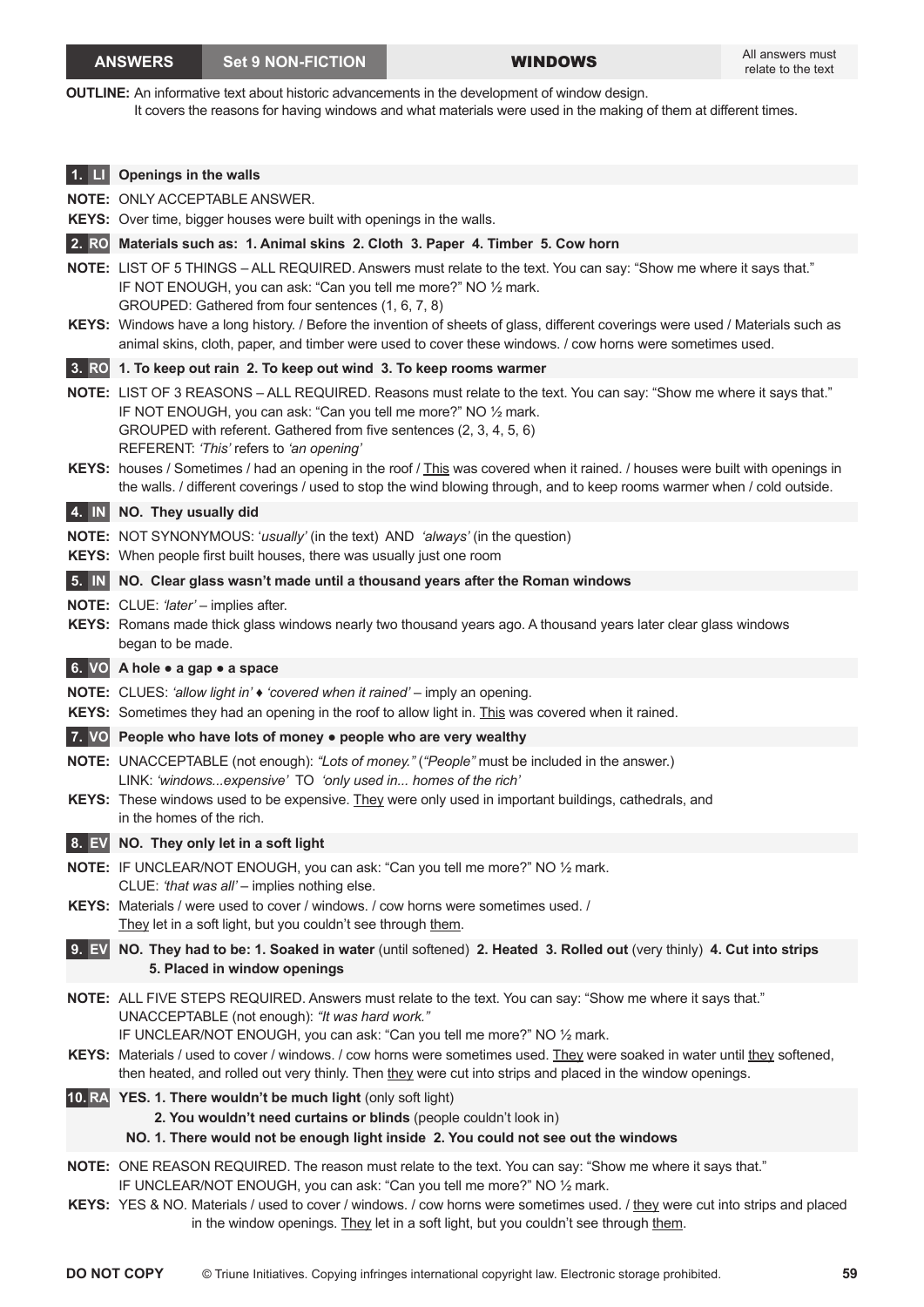|                            | <b>ANSWERS</b>                      | <b>Set 13 FICTION</b>                                                                                                                                                                                  | <b>THE WIND</b>                                                                                                                                                                                                                                                                                                                                                                     | All answers must<br>relate to the text |
|----------------------------|-------------------------------------|--------------------------------------------------------------------------------------------------------------------------------------------------------------------------------------------------------|-------------------------------------------------------------------------------------------------------------------------------------------------------------------------------------------------------------------------------------------------------------------------------------------------------------------------------------------------------------------------------------|----------------------------------------|
|                            | <b>OUTLINE:</b> A descriptive text. | Oscar is struggling against the wind, but ultimately it is of help to him.                                                                                                                             | As the wind is continuously changing, the reader is required to make constantly changing mental images.                                                                                                                                                                                                                                                                             |                                        |
|                            | <b>1. Li</b> A page of a newspaper  |                                                                                                                                                                                                        |                                                                                                                                                                                                                                                                                                                                                                                     |                                        |
|                            |                                     | <b>NOTE: ONLY ACCEPTABLE ANSWER.</b><br>INCORRECT: "A newspaper." or "A piece of paper."                                                                                                               |                                                                                                                                                                                                                                                                                                                                                                                     |                                        |
|                            |                                     | KEYS: A page of a newspaper hit him - slapping against his ankles.                                                                                                                                     |                                                                                                                                                                                                                                                                                                                                                                                     |                                        |
|                            | 2. RO Scraps of paper               |                                                                                                                                                                                                        |                                                                                                                                                                                                                                                                                                                                                                                     |                                        |
|                            | NOTE: INCORRECT: "Newspaper."       | JOINED with referent. Gathered from three sentences (1, 3, 5)<br>REFERENTS: 'it' refers to 'The wind' $\bullet$ 'them' refers to 'scraps of paper'<br>waiting for the next gust of wind to come along. | KEYS: wind blew / It lifted scraps of paper / blew them along / Sometimes it found them a new place to lie,                                                                                                                                                                                                                                                                         |                                        |
|                            |                                     | 3. RO 1. A page of a newspaper 2. A shopping list (on a piece of paper)                                                                                                                                |                                                                                                                                                                                                                                                                                                                                                                                     |                                        |
|                            |                                     | UNACCEPTABLE (not enough): "A newspaper." • "A piece of paper."<br>GROUPED with referent. Gathered from four sentences (6, 7, 9, 11)                                                                   | NOTE: BOTH THINGS REQUIRED. Answers must relate to the text. You can say: "Show me where it says that."<br>REFERENTS: 'him' and 'his' refer to 'Oscar' • 'It' ('It was a shopping list') refers to 'a piece of paper'<br>KEYS: Oscar leant into the wind. A page of a newspaper hit him / Then a piece of paper hit his chest / It was a shopping list.                             |                                        |
| $4. \parallel N \parallel$ | YES. It whistled                    |                                                                                                                                                                                                        |                                                                                                                                                                                                                                                                                                                                                                                     |                                        |
|                            |                                     | NOTE: LINK: 'strong wind blew' TO 'whistling'<br>KEYS: A strong wind blew through the city streets, whistling around the corners.                                                                      |                                                                                                                                                                                                                                                                                                                                                                                     |                                        |
|                            |                                     | 5. IN NO. He only imagined it happening                                                                                                                                                                |                                                                                                                                                                                                                                                                                                                                                                                     |                                        |
|                            |                                     | CLUE: 'imagined' - implies happened in his mind.                                                                                                                                                       | <b>NOTE:</b> The inverted commas around the word 'see' ('He could 'see' it') indicate figurative use.                                                                                                                                                                                                                                                                               |                                        |
|                            |                                     |                                                                                                                                                                                                        | KEYS: It was a shopping list. He imagined someone holding it up to read. He could 'see' it being torn from their grasp and blown away.                                                                                                                                                                                                                                              |                                        |
|                            |                                     | 6. VO A short, strong wind • a rush of wind                                                                                                                                                            |                                                                                                                                                                                                                                                                                                                                                                                     |                                        |
|                            |                                     |                                                                                                                                                                                                        | NOTE: LINK: 'strong wind' TO 'Sometimes it blew them up highSometimes it found them a new place to lie'<br>KEYS: Sometimes it blew them up high / Sometimes it found them a new place to lie, waiting for the next gust of wind to come along.                                                                                                                                      |                                        |
|                            |                                     | 7. VO Quickly blown away . swept away                                                                                                                                                                  |                                                                                                                                                                                                                                                                                                                                                                                     |                                        |
|                            | give chase.                         |                                                                                                                                                                                                        | NOTE: LINK: 'torn from their graspblown away' TO 'whisked awaytoo fast to give chase'<br>KEYS: A strong wind blew / paper swirled past. Then a piece of paper hit his chest / $\underline{t}$ was a shopping list. He imagined / $\underline{t}$ being<br>torn from their grasp and blown away. Maybe it had flown up into the air before being whisked away from them, too fast to |                                        |
| 8. EV                      |                                     |                                                                                                                                                                                                        | NO. Didn't see the last item until he was about to toss it back (into the wind)                                                                                                                                                                                                                                                                                                     |                                        |
|                            |                                     | LINK: 'about to toss it back' TO 'saw the last item on the list'                                                                                                                                       | NOTE: IF UNCLEAR/NOT ENOUGH, you can ask: "Can you tell me more?" NO 1/2 mark.                                                                                                                                                                                                                                                                                                      |                                        |
|                            |                                     |                                                                                                                                                                                                        | KEYS: shopping list. / It looked like a list of every-day items. He / about to toss it back into the wind / saw the last item on the list.                                                                                                                                                                                                                                          |                                        |
|                            |                                     |                                                                                                                                                                                                        | 9. EV A reminder that it was his mother's birthday $\bullet$ a reminder to get his mother a birthday card                                                                                                                                                                                                                                                                           |                                        |
|                            |                                     | LINK: 'a messagea reminder' TO 'birthday card'                                                                                                                                                         | NOTE: While it is unknown what was written, it prompted Oscar to get a birthday card for his mother.<br>IF UNCLEAR/NOT ENOUGH, you can ask: "Can you tell me more?" NO 1/2 mark                                                                                                                                                                                                     |                                        |
|                            |                                     |                                                                                                                                                                                                        | KEYS: a list / He was about to toss it back / when he saw the last item / It was as if the wind<br>had delivered a message to him - a reminder. / he / headed for the gift store. There he chose a birthday card for his mother.                                                                                                                                                    |                                        |
|                            |                                     | 10. RA YES. He got a reminder to get a birthday card for his mother                                                                                                                                    | NO. 1. Strong winds can be dangerous 2. He could have been injured                                                                                                                                                                                                                                                                                                                  |                                        |
|                            |                                     |                                                                                                                                                                                                        | NOTE: ONE REASON REQUIRED. The reason must relate to the text. You can say: "Show me where it says that."<br>IF UNCLEAR/NOT ENOUGH, you can ask: "Can you tell me more?" NO 1/2 mark.                                                                                                                                                                                               |                                        |
|                            |                                     | He / headed for the gift store. / chose a birthday card for his mother.                                                                                                                                | KEYS: YES. Oscar / he saw the last item on the list. It was as if the wind had delivered a message to him - a reminder. /<br>NO. A strong wind blew / whistling around / corners. It pushed into doorways / rushed out / It lifted scraps of paper /<br>gust of wind / Oscar leant into the wind. / paper hit his chest / pushed flat by the wind.                                  |                                        |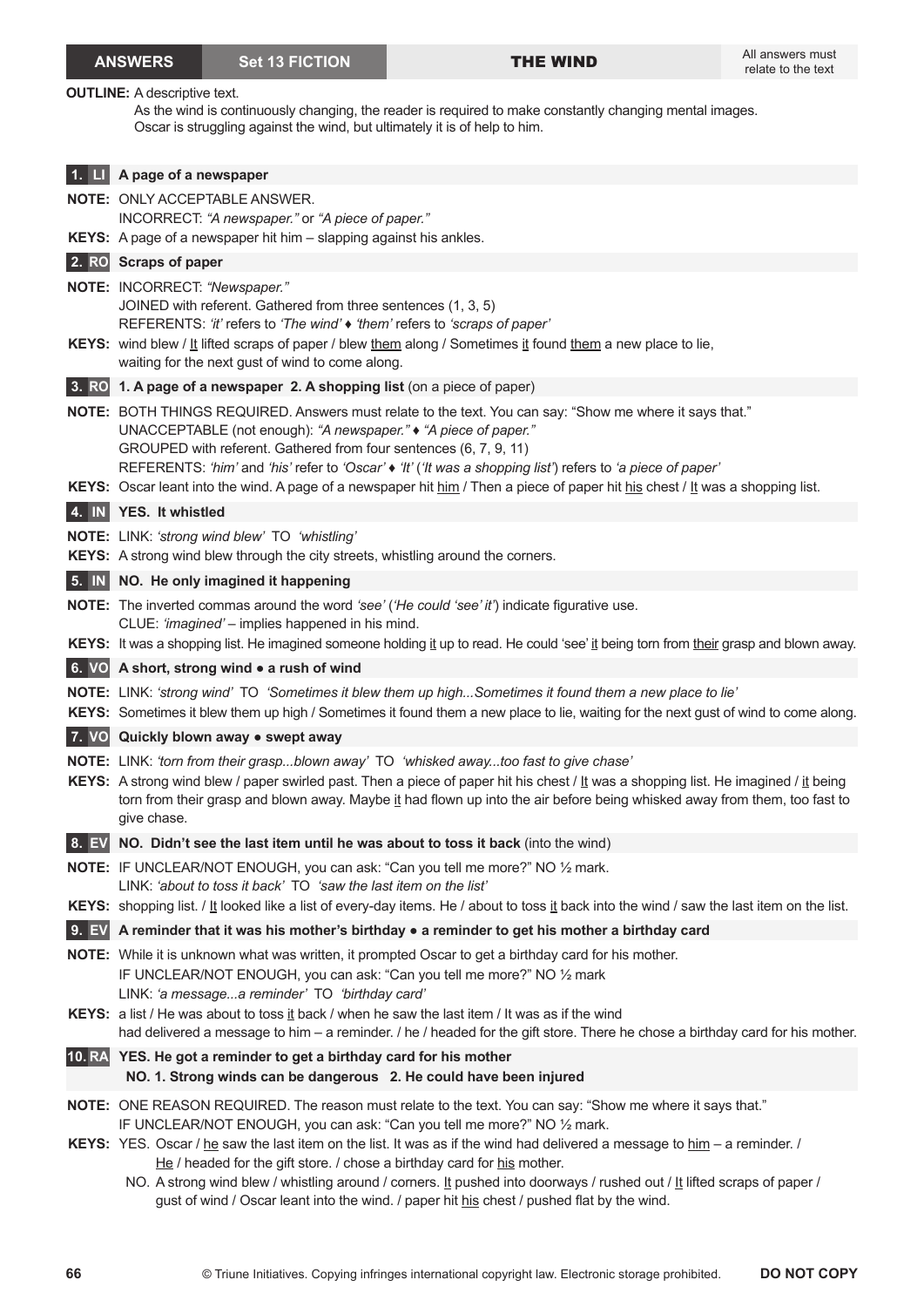**OUTLINE:** The Great Wall of China is one of the most visited man-made sites in the world, yet there are many misconceptions about it. This story helps dispel some of the myths about it.

|                            | 1. LI As a series of hard-packed soil walls                                                                                                                                                                                                                                                                                                                              |
|----------------------------|--------------------------------------------------------------------------------------------------------------------------------------------------------------------------------------------------------------------------------------------------------------------------------------------------------------------------------------------------------------------------|
|                            | <b>NOTE: ONLY ACCEPTABLE ANSWER.</b>                                                                                                                                                                                                                                                                                                                                     |
|                            | <b>KEYS:</b> Construction / as a series of hard-packed soil walls                                                                                                                                                                                                                                                                                                        |
|                            | 2. RO To deter feared invaders (from attacking the country)                                                                                                                                                                                                                                                                                                              |
|                            | <b>NOTE:</b> JOINED with referent. Gathered from two sentences (1, 4)<br>REFERENT: 'it' refers to 'the Great Wall'                                                                                                                                                                                                                                                       |
|                            | <b>KEYS:</b> the Great Wall / it was built to deter feared invaders from attacking the country.                                                                                                                                                                                                                                                                          |
|                            | 3. RO NO. No astronaut has seen the Great Wall from space                                                                                                                                                                                                                                                                                                                |
|                            | NOTE: JOINED with referent. Gathered from three sentences (1, 10, 13)<br>REFERENTS: ' <i>it'</i> refers to 'the Great Wall' $\bullet$ 'one' refers to an 'astronaut'<br>KEYS: the Great Wall / Long before / manned space missions, / claimed that / it was the only man-made structure / seen from<br>space. / Astronauts / not one has reported seeing the Great Wall. |
|                            | 4. IN NO. It failed in its original purpose                                                                                                                                                                                                                                                                                                                              |
|                            | <b>NOTE:</b> CLUE: 'original purpose' – implies the reason it was made.                                                                                                                                                                                                                                                                                                  |
|                            | KEYS: As impressive as the wall is, it failed in its original purpose.                                                                                                                                                                                                                                                                                                   |
| $5. \parallel N \parallel$ | NO. 1. They can only just make them out 2. They appear as tiny dark shadows                                                                                                                                                                                                                                                                                              |
|                            | NOTE: ONE REASON REQUIRED. The reason must relate to the text. You can say: "Show me where it says that."<br>OPPOSITES: 'easily seen' (in the question) AND 'only just make out' (in the text)<br>KEYS: They can only just make out the Great Pyramids in Egypt - appearing as tiny dark shadows                                                                         |
|                            | 6. VO Not factual . not real . not true . made-up                                                                                                                                                                                                                                                                                                                        |
|                            | <b>NOTE:</b> OPPOSITES: 'factual' AND 'fanciful'<br>KEYS: Many stories, both factual and fanciful, / manned space missions, it was claimed / it was the only man-made structure able<br>to be seen from space. / Astronauts / but not one has reported seeing the Great Wall.                                                                                            |
|                            | 7. VO Massive size . great size                                                                                                                                                                                                                                                                                                                                          |
|                            | NOTE: CLUE: 'massive' - implies great size.<br>KEYS: about twenty-one thousand kilometres long and on average six metres high and ten metres wide. A massive structure, /<br>it was claimed that because of its immensity, it was the only man-made structure able to be seen from space.                                                                                |
|                            | 8. EV East to west • west to east                                                                                                                                                                                                                                                                                                                                        |
|                            | <b>NOTE:</b> The direction 'west' has to be connected with the opposite direction (east)<br>LINK: 'runs across' TO 'from the coast to thewest'                                                                                                                                                                                                                           |
|                            | <b>KEYS:</b> The Great Wall of China / it runs from the coast across to the / mountainous west.                                                                                                                                                                                                                                                                          |
|                            | 9. EV It blends (almost perfectly) into the surrounding landscape                                                                                                                                                                                                                                                                                                        |
|                            | NOTE: The reason must relate to the text. You can say: "Show me where it says that."<br>IF UNCLEAR/NOT ENOUGH, you can ask: "Can you tell me more?" NO 1/2 mark.<br>CLUE: 'blends almost perfectly' - implies hard to see.<br>KEYS: the Great Wall / A massive structure, / it blends almost perfectly into the surrounding landscape of mountains and rivers. /         |
|                            | it was claimed / it was the only man-made structure able to be seen from space. / Astronauts from several countries /<br>but not one has reported seeing the Great Wall.                                                                                                                                                                                                 |
|                            | 10. RA YES. 1. It is one of the New Seven Wonders of the World 2. It's a great tourist attraction<br>NO. It didn't stop the invaders (from the North)                                                                                                                                                                                                                    |
|                            | NOTE: ONE REASON REQUIRED. The reason must relate to the text. You can say: "Show me where it says that."<br>IF UNCLEAR/NOT ENOUGH, you can ask: "Can you tell me more?" NO 1/2 mark.                                                                                                                                                                                    |
|                            | KEYS: YES. One of the New Seven Wonders of the World, the Great Wall of China / Today it is a great tourist attraction.                                                                                                                                                                                                                                                  |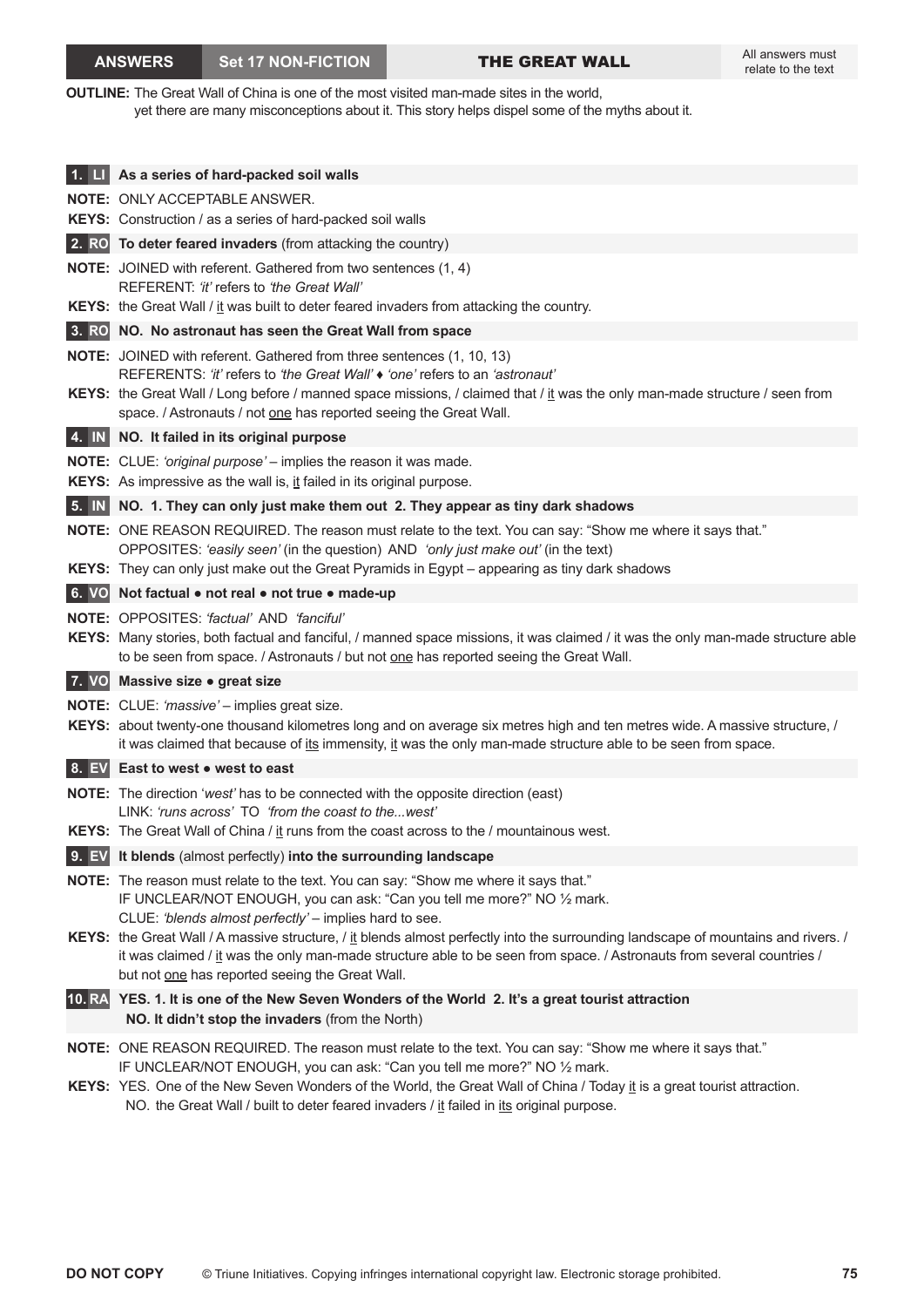

# reading comprehension assessment

# PART FOUR COPYMASTERS

| <b>Recording Sheet Use</b>               | p.84      |
|------------------------------------------|-----------|
| Organisation of Texts                    | p.85      |
| <b>Recording Sheet Copymasters</b>       | pp.86-125 |
| Determiner Quick Guide                   | p.126     |
| Determiner Recording Sheet Copymaster    | p.127     |
| <b>Student Reading Record Copymaster</b> | p.128     |

NO copies of copies

Photocopy from these masters only



It is an infringement of international copyright law.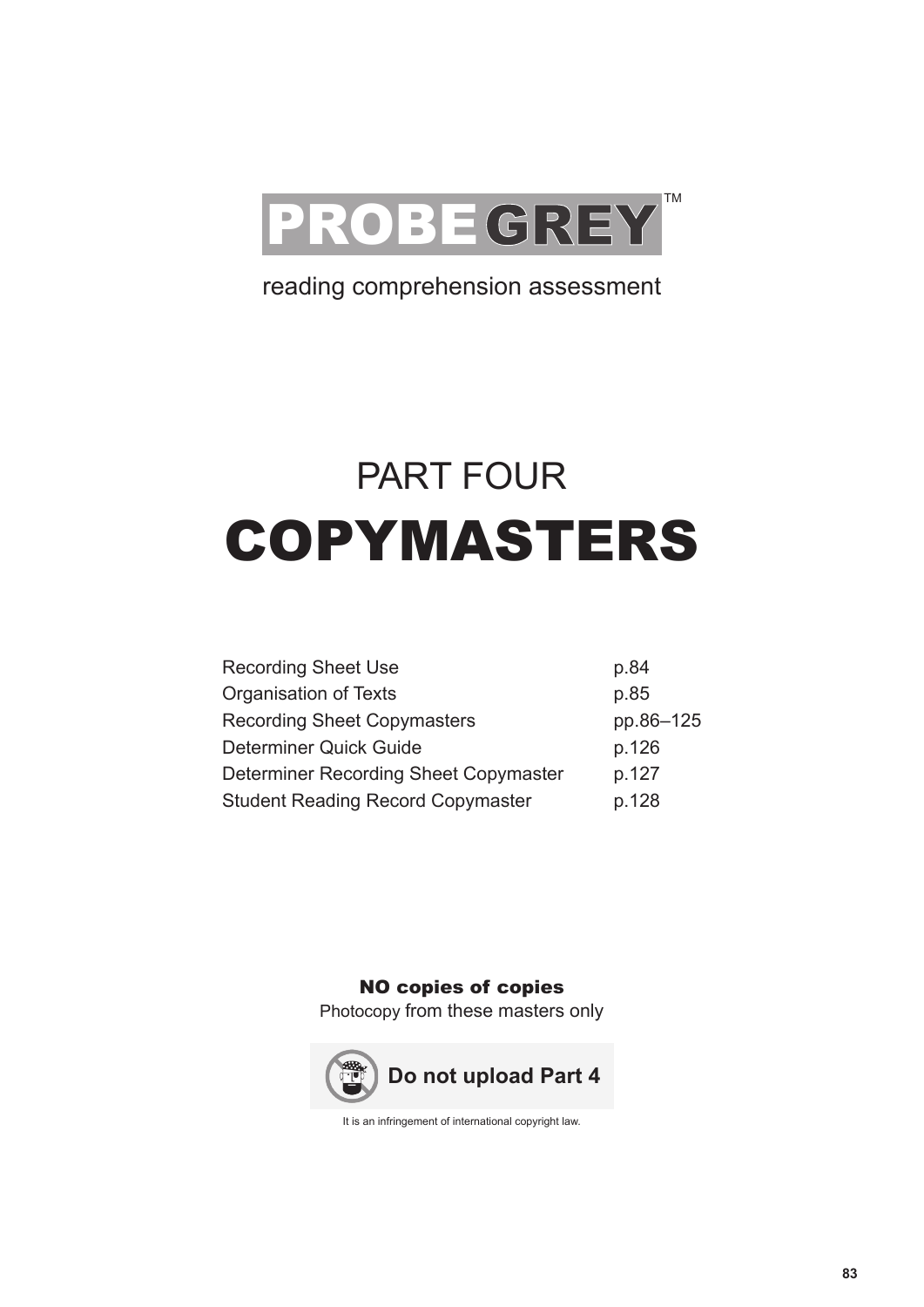## RECORDING SHEET FEATURES



- The reference table gives percentages for Set items with 6 or 8 questions.
- •If result is below 70% go down to a lower set if necessary keep going down until the result is ≥70%.
- •If result is 70% or above, go up to a higher set if necessary keep going up until the result is <70%.
- The independent reading level is the student's **best pass** (70% or more).
- This process applies to both fiction and non-fiction texts.

*Bracketing will normally reduce the number of texts required to find a pass level.*

**Reference Table:** Comprehension Question Percentages for 6 & 8 questions (rounded to nearest 10)

|  |  |  |  | 6   1/6 $\vert$ 20%   2/6 $\vert$ 30%   3/6 $\vert$ 50%   4/6   70%   5/6   90%   minimum pass 4/6 |  |  |  |                                                                                                          |
|--|--|--|--|----------------------------------------------------------------------------------------------------|--|--|--|----------------------------------------------------------------------------------------------------------|
|  |  |  |  |                                                                                                    |  |  |  | 8   1/8   10%   2/8   30%   3/8   40%   4/8   50%   5/8   60%   6/8   80%   7/8   90%   minimum pass 6/8 |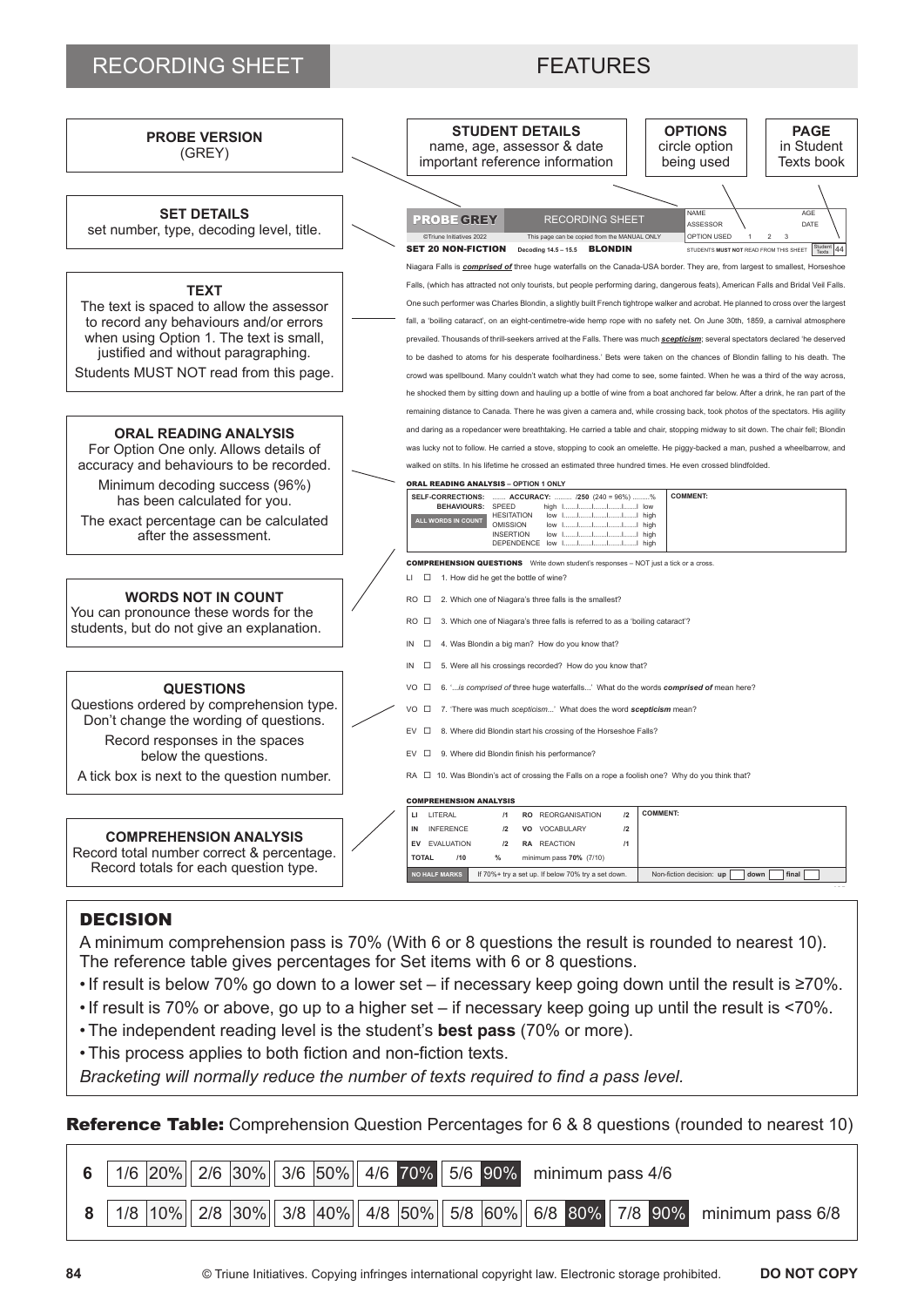# ORGANISATION OF TEXTS

Copymasters are for recording purposes only – not for students to read from. Stories in the Student Texts book are appropriately paragraphed, sized and spaced. The texts are organised in 20 sets – 2 stories for each set (one fiction & one non-fiction). Each set has a reading age/level span of 12 months. Consecutive sets overlap each other by 6 months. The number of questions for each text ranges from 6 to 10.

#### QUESTION TYPES PER TEXT

| <b>Sets</b> | Literal (LI) Reorganisation (RO) Inference (IN) Vocabulary (VO) Evaluation (EV) Reaction (RA) |          |                 |          | Total |
|-------------|-----------------------------------------------------------------------------------------------|----------|-----------------|----------|-------|
|             | <b>1–4</b> 1 1 1 1 1 1 1                                                                      |          |                 |          |       |
| $5 - 8$     | $\sim$ 2                                                                                      |          | 1 1 1 1         |          |       |
| $9 - 20$    | $\overline{2}$                                                                                | $\sim$ 2 | $\sim$ 2 $\sim$ | $\sim$ 1 |       |

#### READY REFERENCE & PAGE FINDER

| Level <sup>1</sup> |    |                            | <b>Non-fiction</b>       | <b>Pages</b>   |                |                      |
|--------------------|----|----------------------------|--------------------------|----------------|----------------|----------------------|
|                    |    |                            |                          | <b>Answers</b> | <b>Masters</b> | <b>Student Texts</b> |
| $5.0 - 6.0$        | 6  | Horse Riding               | <b>Ducks</b>             | $42 - 43$      | 86-87          | $5 - 6$              |
| $5.5 - 6.5$        | 6  | Out the Window             | Hair                     | $44 - 45$      | 88-89          | $7 - 8$              |
| $6.0 - 7.0$        | 6  | <b>Puddles</b>             | <b>Trees</b>             | $46 - 47$      | $90 - 91$      | $9 - 10$             |
| $6.5 - 7.5$        | 6  | At the River               | <b>Books</b>             | 48-49          | $92 - 93$      | $11 - 12$            |
| $7.0 - 8.0$        | 8  | <b>Dinner Time</b>         | The Moon                 | $50 - 51$      | $94 - 95$      | $13 - 14$            |
| $7.5 - 8.5$        | 8  | The Pool                   | <b>Senses</b>            | $52 - 53$      | $96 - 97$      | $15 - 16$            |
| $8.0 - 9.0$        | 8  | Old Tom                    | <b>Giraffes</b>          | $54 - 55$      | 98-99          | $17 - 18$            |
| $8.5 - 9.5$        | 8  | <b>Scooters</b>            | <b>Corn Flakes</b>       | $56 - 57$      | $100 - 101$    | $19 - 20$            |
| $9.0 - 10.0$       | 10 | The Surprise               | Windows                  | $58 - 59$      | $102 - 103$    | $21 - 22$            |
| $9.5 - 10.5$       | 10 | <b>Nettie</b>              | Toothbrushes             | $60 - 61$      | $104 - 105$    | $23 - 24$            |
| $10.0 - 11.0$      | 10 | Fundraiser                 | Gulls                    | $62 - 63$      | 106-107        | $25 - 26$            |
| $10.5 - 11.5$      | 10 | The Detective              | <b>Dickens</b>           | $64 - 65$      | 108-109        | $27 - 28$            |
| $11.0 - 12.0$      | 10 | The Wind                   | Playgrounds              | 66-67          | $110 - 111$    | $29 - 30$            |
| $11.5 - 12.5$      | 10 | Ted                        | Easter Island            | 68-69          | $112 - 113$    | $31 - 32$            |
| $12.0 - 13.0$      | 10 | The Journey                | <b>New Species</b>       | $70 - 71$      | $114 - 115$    | $33 - 34$            |
| $12.5 - 13.5$      | 10 | <b>Where There's Smoke</b> | Fleas                    | $72 - 73$      | $116 - 117$    | $35 - 36$            |
| $13.0 - 14.0$      | 10 | In a Stew                  | The Great Wall           | $74 - 75$      | $118 - 119$    | $37 - 38$            |
| $13.5 - 14.5$      | 10 | <b>Mount Ruggard</b>       | Cat's Eyes               | $76 - 77$      | $120 - 121$    | $39 - 40$            |
| $14.0 - 15.0$      | 10 | <b>Moon Madness</b>        | Give a Dog a Bone        | $78 - 79$      | 122-123        | $41 - 42$            |
| $14.5 - 15.5$      | 10 | The Cyclist                | <b>Blondin</b>           | $80 - 81$      | 124-125        | $43 - 44$            |
|                    |    |                            | Q's <sup>2</sup> Fiction |                |                |                      |

1. Level – Reading Age span (in years) 2. Q's – Number of Questions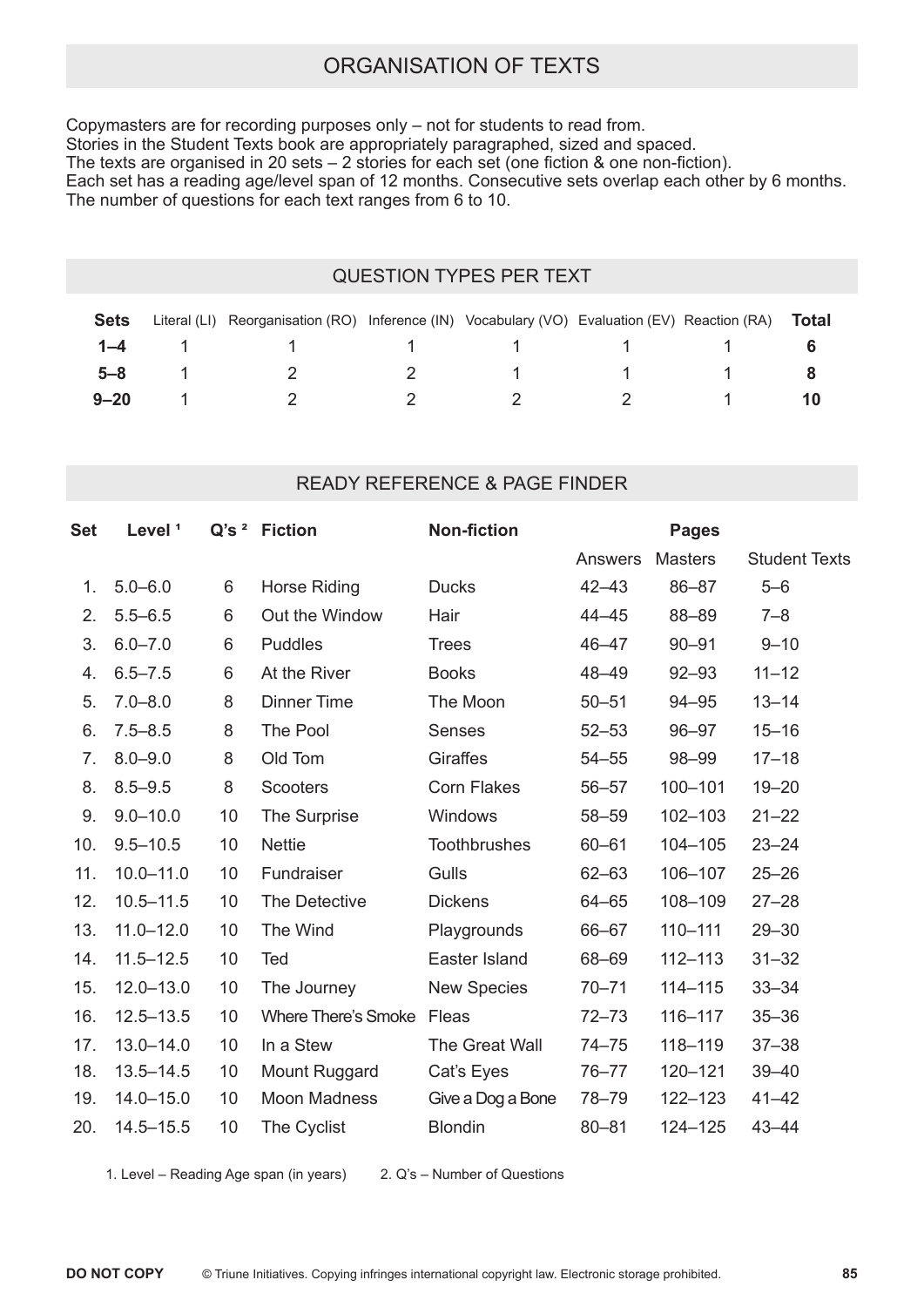| <b>TPROBE GREY</b><br>©Triune Initiatives 2022 | <b>RECORDING SHEET</b><br>This page can be copied from the MANUAL ONLY |                                        | NAME<br>AGE<br>ASSESSOR<br><b>DATE</b><br>OPTION USED<br>2 3 |  |  |                                                       |  |
|------------------------------------------------|------------------------------------------------------------------------|----------------------------------------|--------------------------------------------------------------|--|--|-------------------------------------------------------|--|
| <b>SET 6 FICTION</b>                           | Decoding $7.5 - 8.5$ THE POOL                                          | STUDENTS MUST NOT READ FROM THIS SHEET |                                                              |  |  | $\left \frac{\text{Student}}{\text{Texts}}\right $ 15 |  |

The children were enjoying themselves in the swimming pool. They splashed water at each other.

They yelled *at the top of their voices*. It was very noisy. Finn was sitting on the side of the pool.

He wanted to join in, but didn't want to get in the pool yet. He was afraid. But after a while, he let

himself down into the water. He held tightly to the slippery side of the pool with his fingertips. Then

suddenly he lost his grip and slid down into the water. His head went under, but before he could

feel any fear, his feet touched the bottom and he stood up. Then Finn knew he didn't have to be

able to swim to be with his friends in the pool. He just had to stay where the water was not deep.

#### ORAL READING ANALYSIS **– OPTION 1 ONLY**

|                          |                  | <b>SELF-CORRECTIONS:  ACCURACY:  /139 (133 = 96%) %</b> | <b>COMMENT:</b> |
|--------------------------|------------------|---------------------------------------------------------|-----------------|
| <b>BEHAVIOURS: SPEED</b> |                  | high 1IIII. low                                         |                 |
| ALL WORDS IN COUNT       | HESITATION       | low 1IIII high                                          |                 |
|                          | <b>OMISSION</b>  |                                                         |                 |
|                          | <b>INSERTION</b> |                                                         |                 |
|                          |                  | DEPENDENCE low 1IIII. high                              |                 |

COMPREHENSION QUESTIONS Write down student's responses – NOT just a tick or a cross.

 $LI$   $\Box$  1. Why did he slide down into the water?

 $RO \Box$  2. What two things were the children enjoying doing in the swimming pool?

- $RO \Box$  3. Why didn't Finn want to get into the pool?
- IN  $\Box$  4. Was Finn happy sitting on the side of the pool? How do you know that?
- $IN \Box$  5. Was Finn in the deep part of the pool? How do you know that?
- VO 6. '...yelled *at the top of their voices*.' What do the words *at the top of their voices* mean?
- $EV \Box$  7. Has Finn been in this swimming pool before? How do you know that?
- RA  $\Box$  8. Should Finn learn how to swim? Why do you think that?

#### COMPREHENSION ANALYSIS

| Ы                                                                   | LITERAL          | $\overline{11}$ | <b>RO</b> REORGANISATION  | 12                                    | <b>COMMENT:</b> |
|---------------------------------------------------------------------|------------------|-----------------|---------------------------|---------------------------------------|-----------------|
| ΙN                                                                  | <b>INFERENCE</b> | $\mathbf{12}$   | VOCABULARY<br>VO.         | /1                                    |                 |
| EV                                                                  | EVALUATION       | 71              | REACTION<br><b>RA</b>     |                                       |                 |
| <b>TOTAL</b>                                                        | /8               | %               | minimum pass $70\%$ (6/8) |                                       |                 |
| NO HALF MARKS<br>If 70%+ try a set up. If below 70% try a set down. |                  |                 |                           | Fiction decision: up<br>final<br>down |                 |

<sup>©</sup> Triune Initiatives. Photocopying directly from this master is permitted. Electronic storage is prohibited.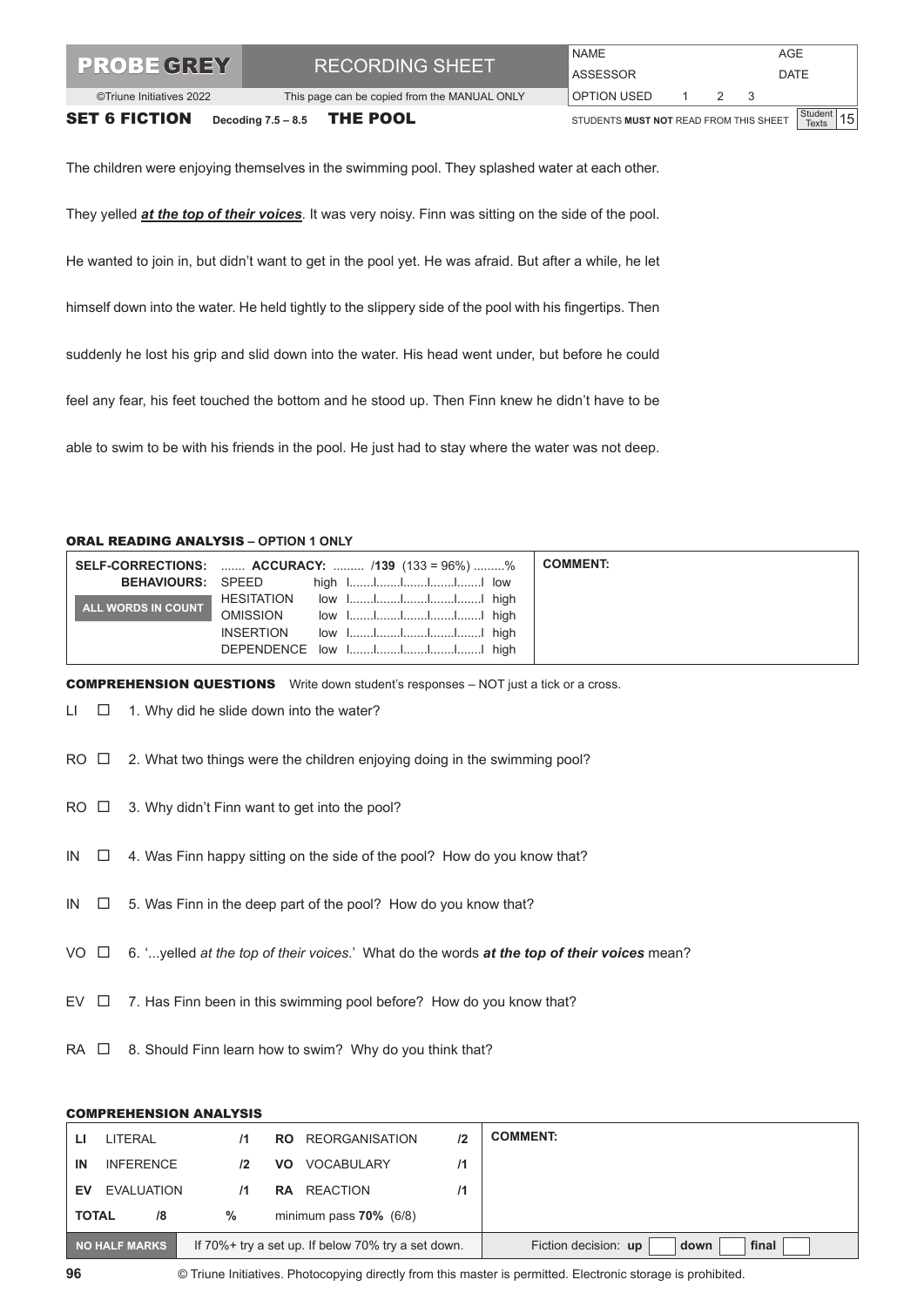| <b>SET 9 NON-FICTION</b> | Decoding $9.0 - 10.0$                        | <b>WINDOWS</b>  | STUDENTS MUST NOT READ FROM THIS SHEET |     |               |             | Student $22$ |  |
|--------------------------|----------------------------------------------|-----------------|----------------------------------------|-----|---------------|-------------|--------------|--|
| ©Triune Initiatives 2022 | This page can be copied from the MANUAL ONLY |                 | OPTION USED                            |     | $\mathcal{P}$ |             |              |  |
| <b>TPROBE GREY</b>       | <b>RECORDING SHEET</b>                       | <b>ASSESSOR</b> |                                        |     |               | <b>DATE</b> |              |  |
|                          |                                              | <b>NAME</b>     |                                        | AGE |               |             |              |  |

Windows have a long history. When people first built houses, there was usually just one room, with no windows at all. Sometimes they had an *opening* in the roof to allow light in. This was covered when it rained. Over time, bigger houses were built with openings in the walls. Before the invention of sheets of glass, different coverings were used to stop the wind blowing through, and to keep rooms warmer when it was cold outside. Materials such as animal skins, cloth, paper, and timber were used to cover these windows. In England, cow horns were sometimes used. They were soaked in water until they softened, then heated, and rolled out very thinly. Then they were cut into strips and placed in the window openings. They let in a soft light, but you couldn't see through them. Romans made thick glass windows nearly two thousand years ago. A thousand years later clear glass windows began to be made. These windows used to be expensive. They were only used in important buildings, cathedrals, and in the homes of *the rich*. Now glass windows are everywhere.

#### ORAL READING ANALYSIS **– OPTION 1 ONLY**

|                          |                   | <b>SELF-CORRECTIONS:  ACCURACY:  /185 (178 = 96%) %</b> | <b>COMMENT:</b> |
|--------------------------|-------------------|---------------------------------------------------------|-----------------|
| <b>BEHAVIOURS: SPEED</b> |                   |                                                         |                 |
| ALL WORDS IN COUNT       | <b>HESITATION</b> | low 1IIII. high                                         |                 |
|                          | <b>OMISSION</b>   |                                                         |                 |
|                          | <b>INSERTION</b>  | low 1IIII high                                          |                 |
|                          |                   | DEPENDENCE low 1IIII. high                              |                 |

COMPREHENSION QUESTIONS Write down student's responses – NOT just a tick or a cross.

 $LI \quad \Box \quad 1.$  What were houses built with as they got bigger?

 $RO \Box$  2. What were windows covered with before the invention of sheets of glass?

 $RO \Box$  3. What were the reasons for covering the openings in the roof and walls of houses?

 $IN \Box$  4. Did the first houses always have just one room? How do you know that?

IN  $\square$  5. Could you see through the glass windows that the Romans made? How do you know that?

VO  $□$  6. 'Sometimes they had an *opening* in the roof...' What does the word **opening** mean here?

- VO 7. '...homes of *the rich*' What do the words *the rich* mean?
- EV  $\Box$  8. Can you see through window coverings made from cow horns? How do you know that?
- $EV \Box$  9. Was it easy to make window coverings out of cow horn? How do you know that?

RA  $\Box$  10. Would you like to live in a house with windows made with strips of cow horn? Why do you think that?

#### COMPREHENSION ANALYSIS

| ш                                                                   | LITERAL          | $\mathsf{I}$    | <b>REORGANISATION</b><br>RO.              | 12 | <b>COMMENT:</b> |
|---------------------------------------------------------------------|------------------|-----------------|-------------------------------------------|----|-----------------|
| ΙN                                                                  | <b>INFERENCE</b> | 12 <sup>2</sup> | <b>VOCABULARY</b><br>VO.                  | 12 |                 |
| FV                                                                  | EVALUATION       | 12 <sup>2</sup> | REACTION<br><b>RA</b>                     | 11 |                 |
| <b>TOTAL</b>                                                        | /10              | %               | minimum pass $70\%$ (7/10)                |    |                 |
| NO HALF MARKS<br>If 70%+ try a set up. If below 70% try a set down. |                  |                 | Non-fiction decision: up<br>final<br>down |    |                 |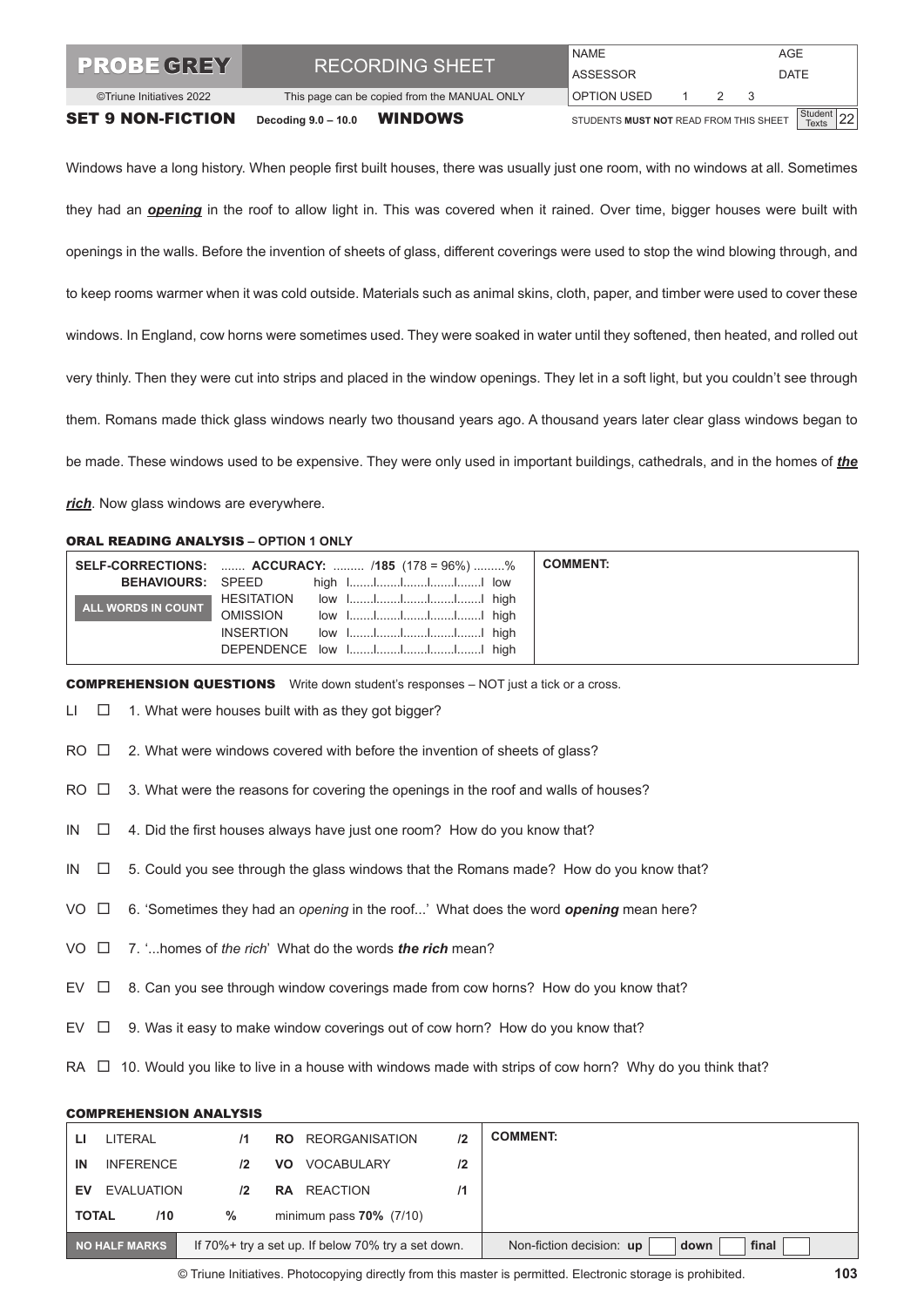| <b>PROBE GREY</b>        | <b>RECORDING SHEET</b>                       | <b>NAME</b><br>ASSESSOR                |     | AGE<br><b>DATE</b> |  |
|--------------------------|----------------------------------------------|----------------------------------------|-----|--------------------|--|
| ©Triune Initiatives 2022 | This page can be copied from the MANUAL ONLY | OPTION USED                            | 2 3 |                    |  |
| <b>SET 13 FICTION</b>    | Decoding 11.0 - 12.0 THE WIND                | STUDENTS MUST NOT READ FROM THIS SHEET |     | Student 29         |  |

A strong wind blew through the city streets, whistling around the corners. It pushed into doorways and rushed out again. It lifted scraps of paper from where they lay and blew them along the avenues and down the alleys. Sometimes it blew them up high between the skyscrapers before carrying them away. Sometimes it found them a new place to lie, waiting for the next *gust of wind* to come along. Oscar leant into the wind. A page of a newspaper hit him – slapping against his ankles. He kicked it into the gutter as more paper swirled past. Then a piece of paper hit his chest and stayed there, pushed flat by the wind. He picked it off and looked at it. It was a shopping list. He imagined someone holding it up to read. He could 'see' it being torn from their grasp and blown away. Maybe it had flown up into the air before being *whisked away* from them, too fast to give chase. It looked like a list of every-day items. He was about to toss it back into the wind when he saw the last item on the list. It was as if the wind had delivered a message to him – a reminder. He stopped. Then he turned and headed for the gift store. There he chose a birthday card for his mother.

#### ORAL READING ANALYSIS **– OPTION 1 ONLY**

|                          |                  | <b>SELF-CORRECTIONS:  ACCURACY:  /227 (218 = 96%) %</b> | <b>COMMENT:</b> |
|--------------------------|------------------|---------------------------------------------------------|-----------------|
| <b>BEHAVIOURS: SPEED</b> |                  |                                                         |                 |
| ALL WORDS IN COUNT       | HESITATION       |                                                         |                 |
|                          | <b>OMISSION</b>  |                                                         |                 |
|                          | <b>INSERTION</b> |                                                         |                 |
|                          |                  | DEPENDENCE low 1IIII high                               |                 |

COMPREHENSION QUESTIONS Write down student's responses – NOT just a tick or a cross.

 $LI$   $\Box$  1. What slapped against his ankles?

- $RO \Box$  2. What was waiting for the next gust to come along?
- $RO \Box$  3. What things blown by the wind hit Oscar?
- $IN \Box$  4. Was the wind noisy? How do you know that?
- IN  $\square$  5. Did he see the shopping list being torn from a person's grasp? How do you know that?
- VO □ 6. '...the next *gust of wind...*' What do the words *gust of wind* mean?
- VO 7. '...before being *whisked away*...' What do the words *whisked away* mean here?
- EV  $\Box$  8. Did he see everything on the shopping list when he first looked at it? How do you know that?
- $EV \Box$  9. What was the message the wind delivered?
- RA  $\Box$  10. Was it a good idea for Oscar to be walking in the city on this day? Why do you think that?

#### COMPREHENSION ANALYSIS

|                                                                     | LITERAL           | 71              | <b>REORGANISATION</b><br>RO.   | 12                                    | <b>COMMENT:</b> |
|---------------------------------------------------------------------|-------------------|-----------------|--------------------------------|---------------------------------------|-----------------|
| IN                                                                  | <b>INFERENCE</b>  | 12 <sup>2</sup> | VOCABULARY<br>VO.              | 12                                    |                 |
| EV                                                                  | <b>EVALUATION</b> | 12 <sup>2</sup> | REACTION<br><b>RA</b>          | 11                                    |                 |
| <b>TOTAL</b>                                                        | /10               | $\%$            | minimum pass $70\%$ ( $7/10$ ) |                                       |                 |
| NO HALF MARKS<br>If 70%+ try a set up. If below 70% try a set down. |                   |                 |                                | Fiction decision: up<br>final<br>down |                 |

© Triune Initiatives. Photocopying directly from this master is permitted. Electronic storage is prohibited.